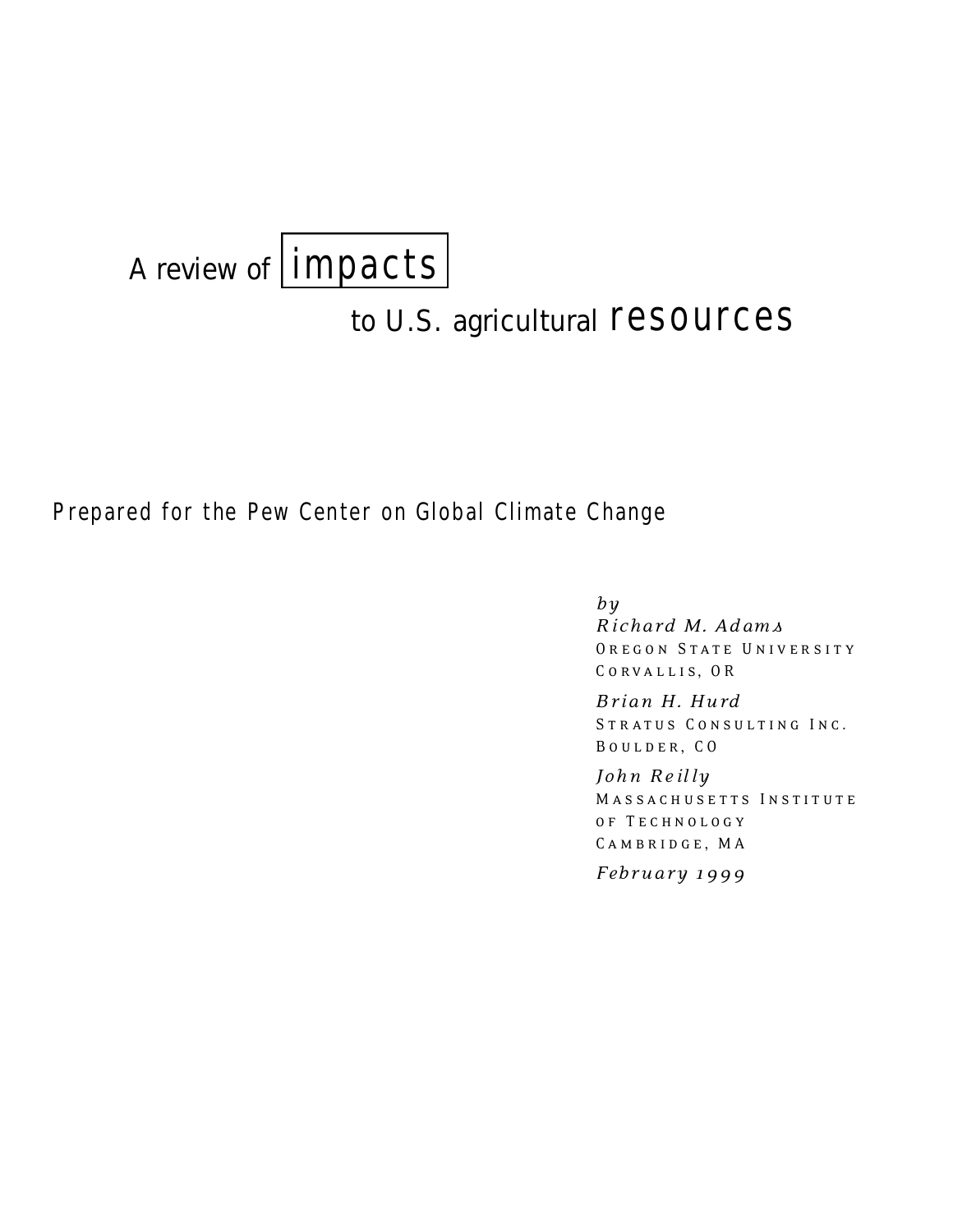*Contents*

Foreword *ii*

# E xecutive Summary *1*

1. Introduction 5

# II. Dimensions and Trends of U.S. Agriculture 7

A. Technological Impact on Agricultural Yields *7*

B. Population Growth Rates and Expansion of Food Supplies *8*

C. Agricultural-based Pollution and Environmental Challenges *8*

# III. Biophysical Effects of Climate Change on Crops and Livestock 10

A. Response of Crop Yields to Climate Change *11*

B. Response of Livestock to Climate Change *13*

C. Indirect Effects of Climate Change *14*

# IV. The Role of Human Response and Adaptation to Climate Change 15

| 15<br>A. Possibilities for Adaptation to Climate Change |    |
|---------------------------------------------------------|----|
| B. Assessing Biophysical Effects and Human Responses    | 18 |
| C. Including Adaptation in Climate Change Assessments   | 18 |

# V. Impacts of Climate Change on Agricultural Production, Prices, and Welfare *21*

# VI. Environmental Effects of Agricultural Production 26

A. Impacts of Climate Change on Critical Agro-ecosystems *26* B. Impact of Climate Change on Agricultural Water Supplies *27*

# VII. Mitigation and Societal Responses to the Problem of GHG Emissions 29

VIII. Conclusions **31** 

Endnotes 33

References 34

 $+$ 

 $^{+}$ 

*i*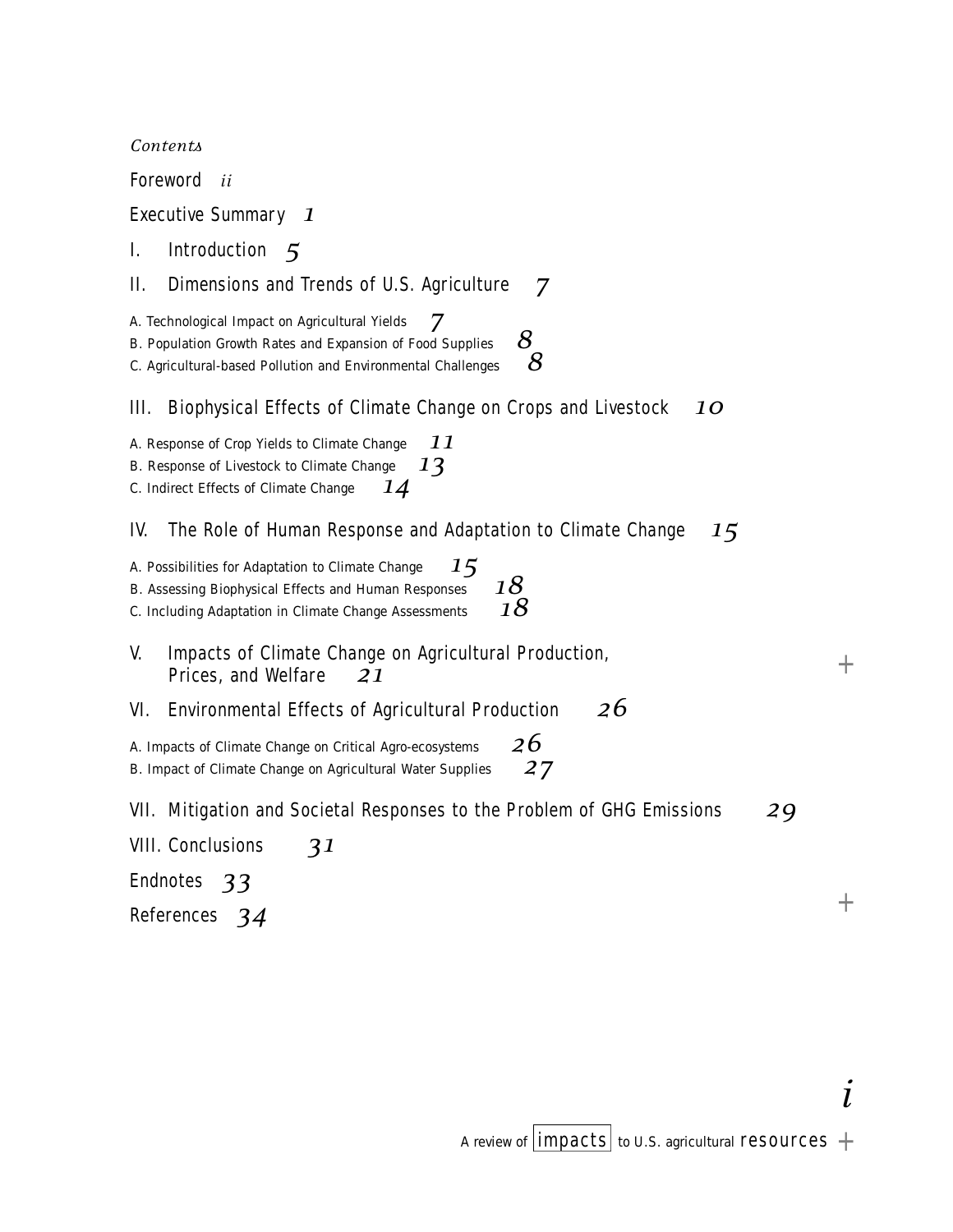#### **Foreword** *Eileen Claussen, Executive Director, Pew Center on Global Climate Change*

In order to intelligently respond to climate change, we must first understand the likely consequences on our environment and health. This report, the first in a series of environmental impact reports, will explore anticipated effects of climate change on U.S. agriculture. Other reports in this series will assess what is known about the impact of climate change on weather and include analyses of its impact on water resources, coastal areas, human health, ecosystems, and forests. In evaluating the current state of scientific knowledge regarding the anticipated effects of climate change on U.S. agriculture, this report yields several key observations:

AGRICULTURAL SHIFTS ARE LIKELY. Climate change will result in agricultural shifts and changes across the United States. Given the requisite time and resources to adapt, the United States is likely to continue to be able to feed itself; however, there will clearly be regional winners and losers.

CURRENT PROJECTIONS COULD UNDERSTATE LONG-RANGE IMPACTS. If the rate of greenhouse gas emissions exceeds projected levels or if unanticipated or more frequent extreme events accompany this change, the outlook for the United States would likely worsen. The projections in this report, for example, are based on a doubling of carbon dioxide (CO $_2)$  in the atmosphere which could understate the severity of climate change impacts over the long-term.

GLOBAL IMPACTS COULD BE MORE PROFOUND. Some countries will experience more negative effects on agriculture associated with climate change. The situation will be particularly acute in developing nations that do not have the same resources as the United States to respond to the agricultural changes projected.

This report broadly outlines projected effects on U.S. agricultural regions. The complexity of the climate system itself and its relationship to agricultural resources make it difficult to project specific effects on individual states or communities. More research is needed to better understand this complex system and to incorporate relevant factors into future climate models and assessments. The report does, however, provide an objective foundation upon which to build and clearly demonstrates the impact climate change will have, both direct and indirect, on U.S. agricultural systems.

In addition to reporting on the environmental impacts of climate change, the Pew Center undertakes analyses on domestic and international policy matters and economics. The Center was established in 1998 by the Pew Charitable Trusts to bring a new, cooperative approach and critical scientific, economic and technological expertise to the global climate change debate.

A number of major corporations have taken a bold and historic step in joining the Pew Center on Global Climate Change's Business Environmental Leadership Council. In doing so, they have accepted "the views of most scientists that enough is known about the science and environmental impacts of climate change for us to take actions to address its consequences." Understanding the potential environmental impacts of climate change, as this report illustrates, is an important step toward promoting informed action.

 $+$  A review of  $|$  impacts  $|$  to U.S. agricultural resources

 $+$ 

 $+$ 

*ii*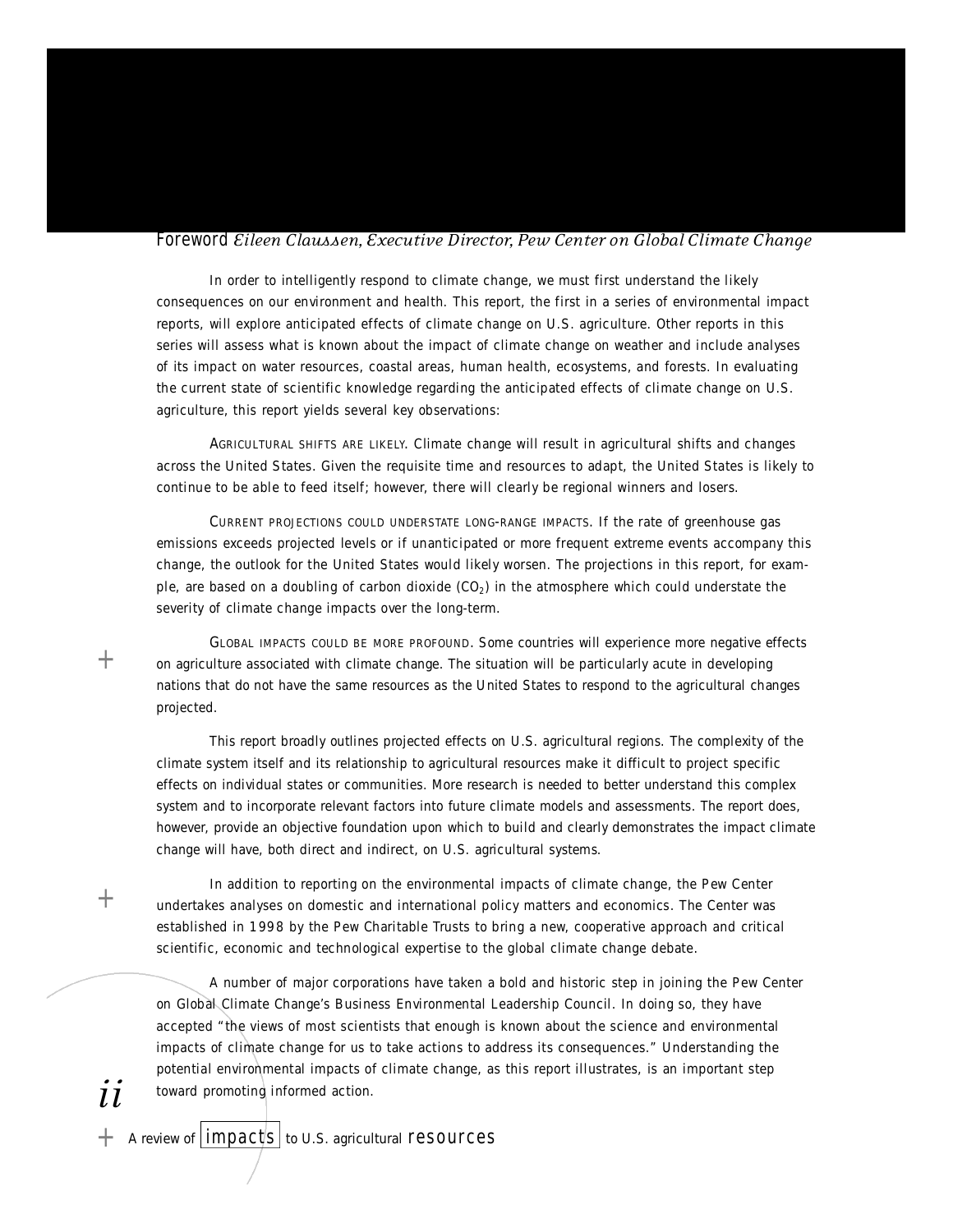#### **Executive Summary**

This paper analyzes the current state of knowledge about the effects of climate change on U.S. food production and agricultural resources. The paper also considers regional changes in agricultural production, including distributional impacts.

The linkages between agriculture and climate are pronounced, often complex, and not always well understood. Temperature increases can have both positive and negative effects on crop yields, with the difference depending in part on location and on the magnitude of the increase. Crop yields in the northern United States and Canada may increase, but yields in the already warm, low-latitude regions of the southern United States are likely to decline. Evidence also suggests positive crop yield effects for mild to moderate temperature increases such as 2ºC to 3ºC (3.6ºF to 5.4ºF). However, once average global temperatures rise beyond about  $4^{\circ}C$  (7.2 $^{\circ}F$ ), yields begin to fall. Increases in precipitation level, timing, and variability may benefit semi-arid and other water-short areas by increasing soil moisture, but could aggravate problems in regions with excess water. Although most climate models predict precipitation increases, some regions will experience decreased precipitation, which could exacerbate water shortages and droughts. Higher carbon dioxide  $(CO<sub>2</sub>)$  levels in controlled experiments increase crop growth and decrease water use. However, these experiments often have demonstrated a more positive response than observed under actual field conditions.

Agricultural systems are most sensitive to extreme climatic events such as floods, wind storms, and droughts, and to seasonal variability such as periods of frost, cold temperatures, and changing rainfall patterns. Climate change could alter the frequency and magnitude of extreme events and could change seasonal patterns in both favorable and unfavorable ways, depending on regional conditions. Increases in rainfall intensity pose a threat to agriculture and the environment because heavy rainfall is primarily responsible for soil erosion, leaching of agricultural chemicals, and runoff that carries livestock waste and nutrients into water bodies. Currently available climate forecasts cannot resolve how extreme events and variability will change; however, both are potential risks to agriculture. The rate of change is also uncertain. Adjustment costs are likely to be higher with greater rates of change.

*1*

 $+$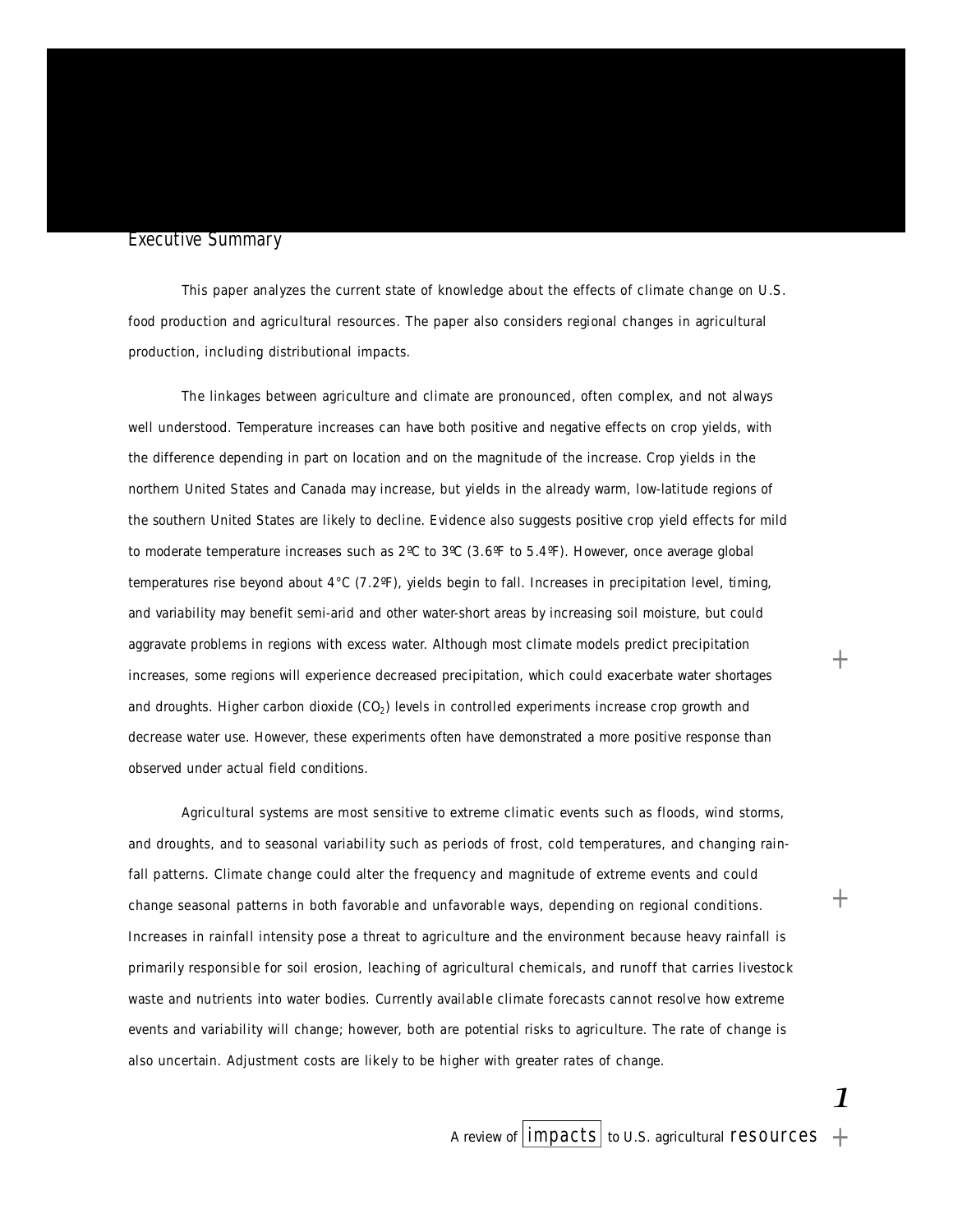Agricultural systems are managed. Farmers have a number of adaptation options open to them, such as changing planting and harvest dates, rotating crops, selecting crops and crop varieties for cultivation, consuming water for irrigation, using fertilizers, and choosing tillage practices. These adaptation strategies can lessen potential yield losses from climate change and improve yields in regions where climate change has beneficial effects. At the market level, price and other changes can signal further opportunities to adapt as farmers make decisions about land use and which crops to grow. Thus, patterns of food production respond not only to biophysical changes in crop and livestock productivity brought about by climate change or technological change, but also to changes in agricultural management practices, crop and livestock prices, the cost and availability of inputs, and government policies. In the longer term, adaptations include the development and use of new crop varieties that offer advantages under changed climates, or investments in new irrigation infrastructure as insurance against potentially less reliable rainfall. The extent to which opportunities for adaptation are realized depends upon a variety of factors such as information flow, access to capital, and the flexibility of government programs and policies.

Climate change can also have a number of negative indirect effects on agro-environmental systems—effects that have been largely ignored in climate change assessments. These indirect effects include changes in the incidence and distribution of pests and pathogens, increased rates of soil erosion and degradation, and increased tropospheric ozone levels from rising temperatures. Regional shifts in crop production and expansion of irrigated acreage may stress environmental and natural resources, including water quantity and quality, wetlands, soil, fish, and wildlife.

The focus of this paper is on the impacts of climate change on agriculture. However, agriculture is also a potential source of greenhouse gas (GHG) emissions, and it can play an important role in mitigating these emissions. Methane from rice paddies and livestock, nitrous oxide  $(N<sub>2</sub>O)$  from cultivated soils and feedlots, and  $CO<sub>2</sub>$  from the cultivation of virgin agricultural lands and intensive production methods contribute to global warming. Changes in management can reduce emissions from these sources. Agriculture can reduce atmospheric  $CO<sub>2</sub>$  through tree-planting and similar programs that sequester significant amounts of carbon and through increased planting of biofuel crops that could replace fossil fuels.

 $+$ 

 $+$ 

*2*

 $+$  A review of  $|$ impacts to U.S. agricultural resources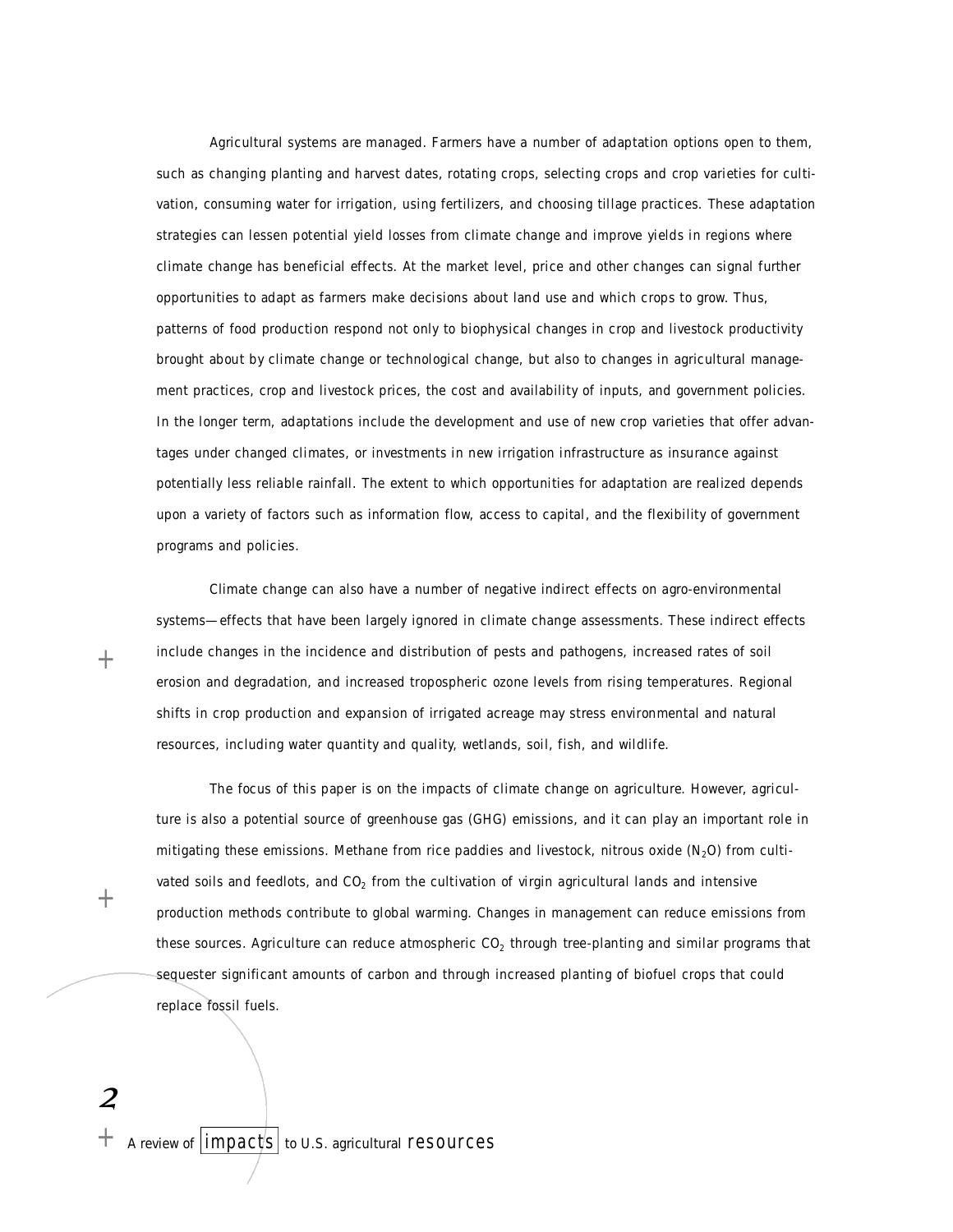The following describes the current understanding regarding the potential impacts of climate change on U.S. agriculture:

 $\boldsymbol{1}$  Crops and livestock are sensitive to climate changes in both positive and negative ways. Understanding the direct biophysical and economic responses to these changes is complicated and requires more research. In addition, indirect effects—such as changes in pests and water quality and changes in extreme climate events—are not well understood.

 $\boldsymbol{2}$  The emerging consensus from modeling studies is that the net effects on U.S. agricul-TURE ASSOCIATED WITH A DOUBLING OF  $CO<sub>2</sub>$  MAY BE SMALL; HOWEVER, REGIONAL CHANGES MAY BE SIGNIFICANT (I.E., THERE WILL BE SOME REGIONS THAT GAIN AND OTHERS THAT LOSE). Beyond a doubling of  $CO<sub>2</sub>$ , the negative effects are more pronounced both in the United States and globally.

**3** THE IMPACT OF CLIMATE CHANGE ON U.S. AGRICULTURE IS MIXED. Climate change is not expected to threaten the ability of the United States to produce enough food to feed itself through the next century; however, regional patterns of production are likely to change. Regions such as the Northern Great Plains and Great Lakes may have increased productivity while the Southern Plains, Delta states, and possibly the Southeast and portions of the Corn Belt could see agricultural productivity fall. However, the form and pattern of change are uncertain because changes in regional climate cannot be predicted with a high degree of confidence.

 $\boldsymbol{A}$  Consideration of adaptation and human response is critical to the accurate and credible ASSESSMENT OF CLIMATE CHANGE IMPACTS. However, because of the long time horizons involved in climate change assessments and uncertainties concerning the rate at which climate will change, it is difficult to predict accurately what adaptations people will make. This is particularly challenging since adaptations are influenced by many factors, including government policy, prices, technology research and development, and agricultural extension services.

 $5$  Better climate change forecasts are key to improved assessments of the impacts of CLIMATE CHANGE. In the meantime, farmers and the agricultural community must consider strategies that are economically and environmentally viable in the face of uncertainty about the course of climate change.

*3*

 $^{+}$ 

 $^{+}$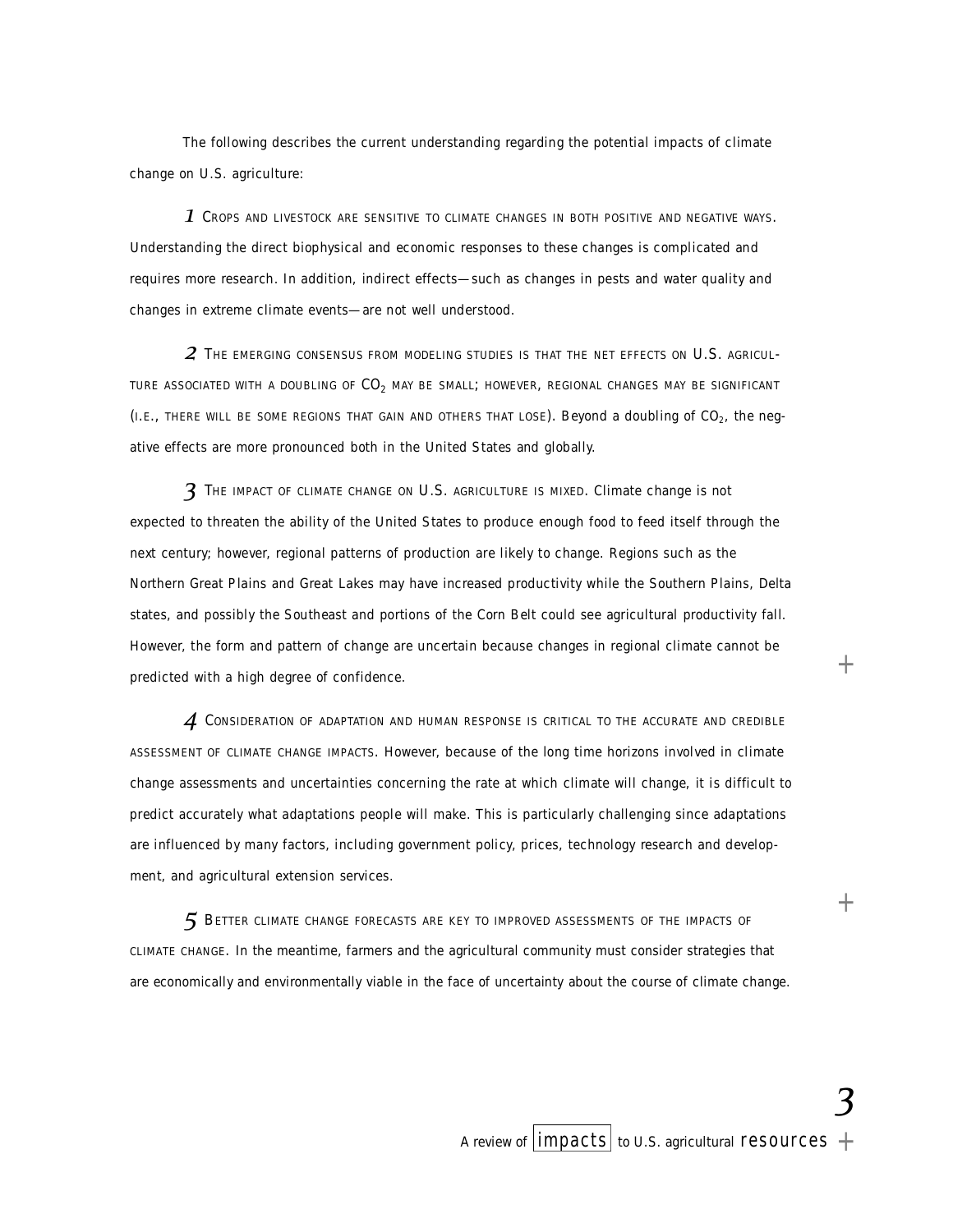$\epsilon$  Agriculture is a sector that can adapt, but there are some factors not included in ASSESSMENTS THAT COULD CHANGE THIS CONCLUSION. Changes in the incidence and severity of agricultural pests, diseases, soil erosion, and tropospheric ozone levels, as well as changes in extreme events such as droughts and floods, are largely unmeasured or uncertain and have not been incorporated into estimates of impacts. These omitted effects could result in a very different assessment of the true impacts of climate change on agriculture. If the rate or magnitude of climate change is much greater than anticipated, adaptation could be more difficult and impacts could be greater than currently expected.

Overall, the consensus of economic assessments is that global climate change of the magnitudes currently being discussed by the Intergovernmental Panel on Climate Change (IPCC) and other organizations (i.e., +0.8°C to +4.5°C or +1.4°F to +8.1°F) could result in some lowering of global production but will have only a small overall effect on U.S. agriculture and its ability to provide sufficient food and fiber to both domestic and global customers over the next 100 years. However, distributional effects within the United States can be significant because consumers, producers, and local economies will gain in some regions and lose in others.

Warming beyond that reflected in current studies (i.e., associated with a continued rise in  $CO<sub>2</sub>$ beyond the doubling that has been commonly investigated) is expected to impose greater costs, decreasing agricultural production in most areas of the United States and substantially limiting global production. This reinforces the need to determine the magnitude and rate of warming that may accompany the  $CO<sub>2</sub>$  and greenhouse gas build-up currently underway in the atmosphere.

 $^{+}$ 

 $^+$ 

*4* A review of  $\vert \text{impacts} \vert$  to U.S. agricultural resources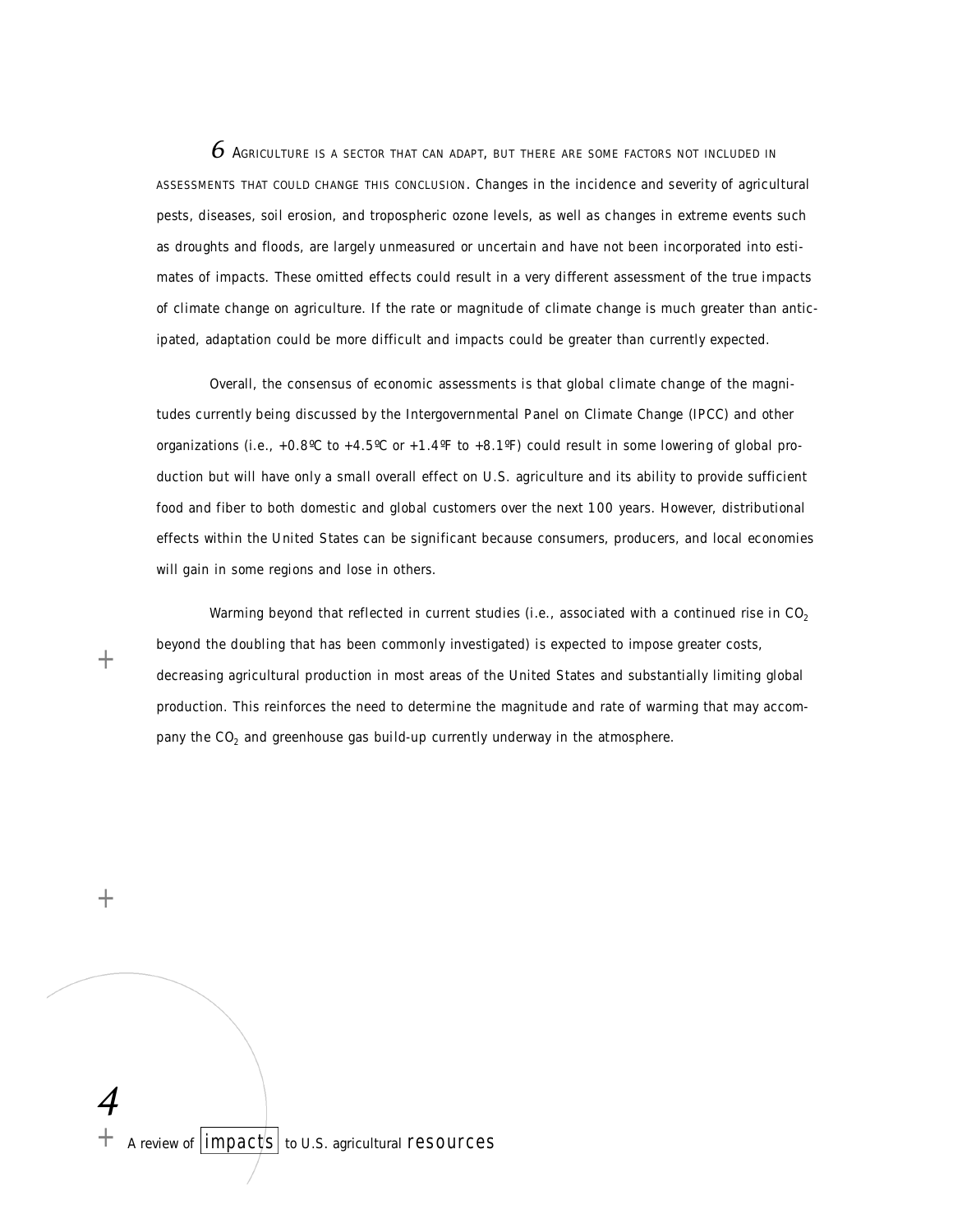# **I.** Introduction

*Food and fib er are es sent i al for sustaining and enhancing hum an welfare; hence, agriculture has been a primary focus in the recent and* ongoing debates about the effects of climate change. In fact, the United Nations Framework Convention on Climate Change (FCCC) views the sustainability of food production as paramount in the objectives for stabilizing greenhouse gas (GHG) emissions, stating that emissions should be stabilized at a level that "ensures that food production is not threatened."

This paper examines the most recent research on possible climate change effects on food production and agricultural resources, distills from this research a range of possible effects that are associated with plausible changes in climate, and draws some conclusions about the current state of understanding regarding the threats to U.S. food production under climate change scenarios. In addition to addressing the question of the sufficiency of food production under climate change, this paper also considers distributional effects such as who benefits, who loses, and regional changes in agricultural production. The paper builds on several recent summaries (Easterling, 1996; IPCC, 1996a; Schimmelpfennig et al., 1996; Adams et al., 1998; and Reilly and Fuglie, 1998).

The linkages between agriculture and climate are quite pronounced, often complex, and not always well understood. Crops need nutrients, water, and heat to drive the photosynthetic process and produce edible products. Clearly, water and heat are factors affected by climate, but so are nutrients. Increased atmospheric carbon dioxide (CO<sub>2</sub>) concentrations can be beneficial to crop productivity; but changes in temperature and precipitation can have mixed results. Crops are also sensitive to changes in climate variability such as extreme events like floods, wind storms, and droughts, and seasonal factors such as periods of frost and cold temperatures and rainfall patterns. Climate change may alter the types, frequencies, and intensities of crop and livestock pests and diseases, the availability and timing of irrigation water supplies, and the severity of soil erosion.

*5*

+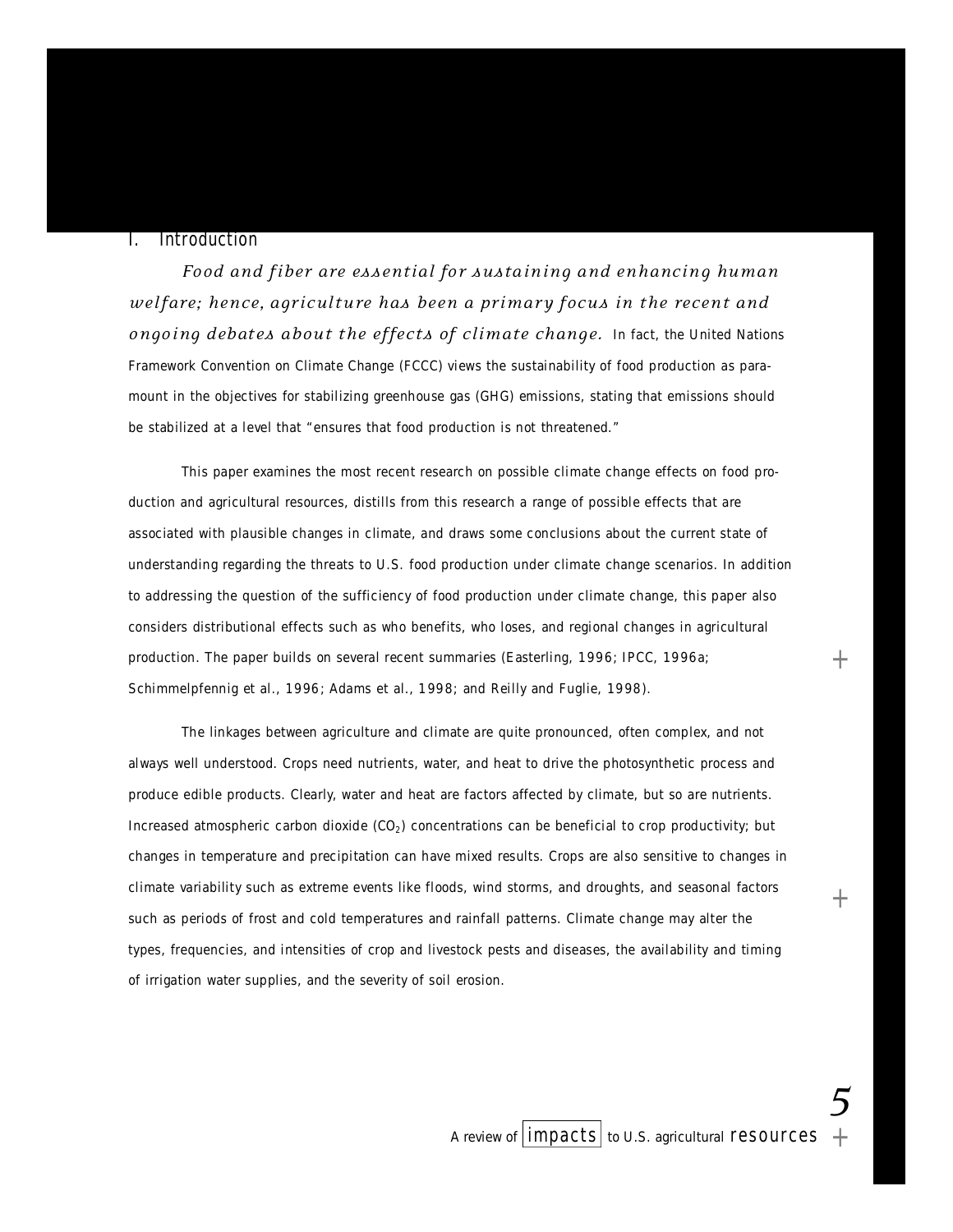Another important set of linkages relates to human and market influences. Most agricultural systems throughout the world are managed; that is, there is active human influence in contrast to natural or unmanaged systems. As such, patterns of food production respond not only to biophysical changes in crop and livestock productivity brought about by climate change or technological change, but also to changes in agricultural management practices, crop and livestock prices, the cost and availability of inputs, and government policies. All of these are dynamic and changing within the global economy, even if climate remains constant, and make the assessment of the effects of climate change on production and food supply complex and challenging.

Major uncertainties remain, even though much has been learned about the magnitude of this threat. The major contributing factor to these uncertainties is the lack of precise forecasts of climate change at geographic and time scales relevant to agricultural decision makers. Thus, numerical estimates presented here should be interpreted only as illustrative of the possible consequences of climate change.

The focus of this paper is on the impacts of climate change. However, we do note that there is an important role for agriculture in the mitigation of GHGs. Agriculture is an important source of GHG emissions, such as methane from rice paddies and livestock, nitrous oxide  $(N<sub>2</sub>O)$  from cultivated soils and feedlots, and  $CO<sub>2</sub>$  from the cultivation of virgin agricultural lands and intensive production methods. Changes in management can reduce emissions from these sources. Agriculture can be even more important in other ways, through tree-planting programs that could sequester significant amounts of carbon and through increased planting of biofuel crops that could replace fossil fuels.<sup>1</sup>

 $+$ 

 $+$ 

*6*  $+$  A review of  $|$ impacts to U.S. agricultural resources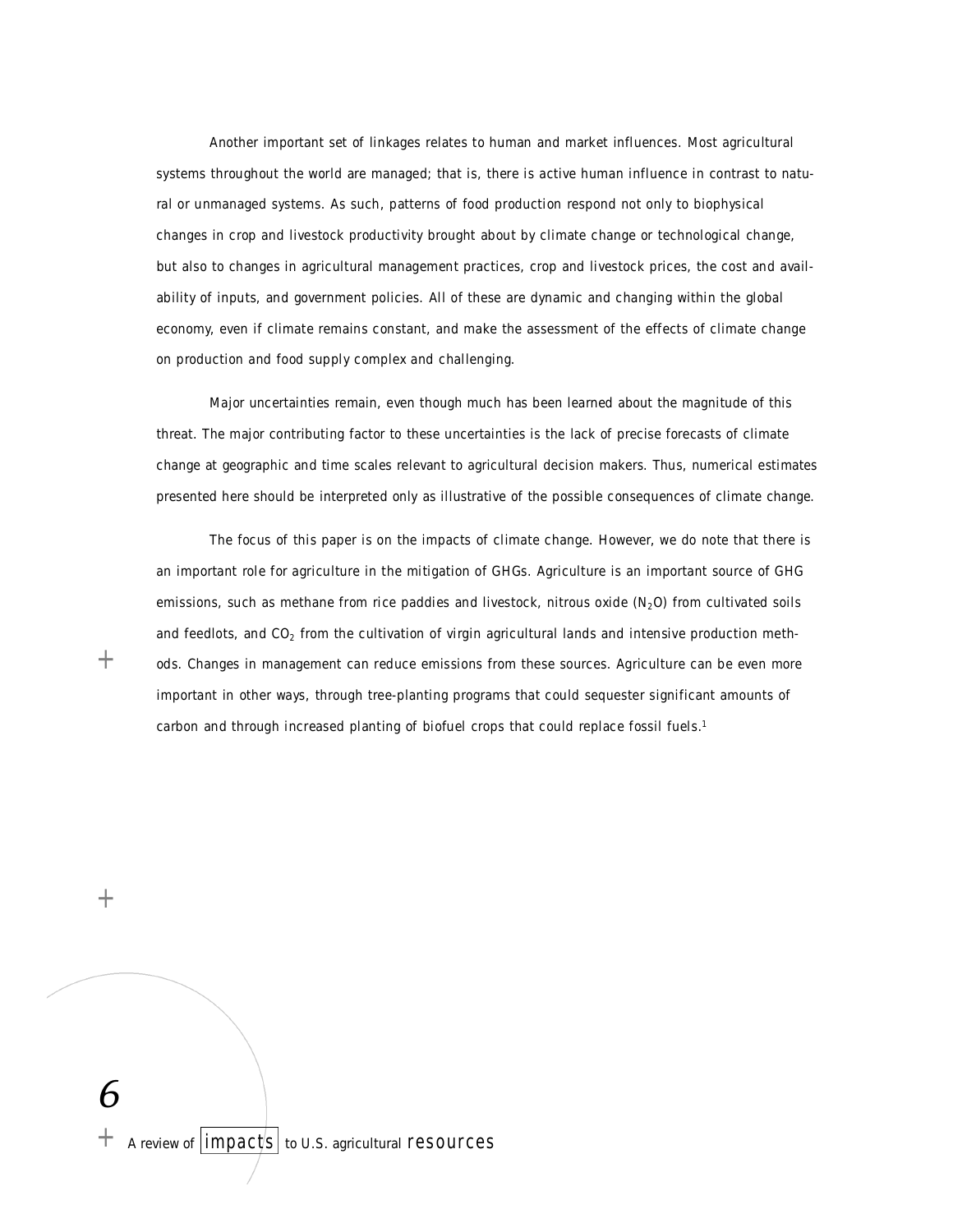# II. Dimensions and Trends of U.S. Agriculture

A. Technological Impact on Agricultural Yields

*Nearly 400 million acres of farm land are cropped each year in the United States, comprising about 20 percent of the country's total land* 

*are a .* Of these, nearly 60 million acres (15 percent) are irrigated, mostly in the arid West and Midwest, using about 40 percent of water withdrawn from rivers and reservoirs. The value of U.S. agricultural commodities (i.e., food and fiber) exceeds \$165 billion at the farm level and over \$500 billion after processing and marketing (USDA, 1997b). A substantial proportion of U.S. agricultural production enters world markets, where the United States accounts for more than 25 percent of the total trade in wheat, corn, soybeans, and cotton (USDA, 1997a).

Of greater importance perhaps than the sheer magnitude of U.S. agricultural production is the rate of change of output over time. Agricultural output has increased by approximately 2 percent annually since 1945, meaning that today's production of most commodities is more than 2.5 times the levels observed in 1945. What is notable about this increase is that it was accomplished with a decline in acres farmed and labor but with increased use of chemical inputs such as fertilizers and pesticides. Essentially, the agricultural sector has increased its output by making its inputs more productive. This was achieved primarily through major public sector investments in research and development that led to technological change, which, in turn, was rapidly adopted by farmers (Huffman and Everson, 1992).

The effects of these technological developments and their adoption can be seen in crop yield levels. Yields of major U.S. crops such as corn, soybeans, rice, barley, and cotton have increased dramatically during recent decades. For example, annual average U.S. wheat yields were about 18 bushels/ acre (1,000 kg/ha) from the first year of record, 1866, until about 1940. Since then, annual average wheat yields have risen in response to improved genetics and cultural practices, reaching 44 bushels per acre in 1998.<sup>2</sup> Some studies suggest that crop yields could continue to rise nationally and globally, although most likely at a slower rate, and could keep pace with growing U.S. and global populations if

*7*

+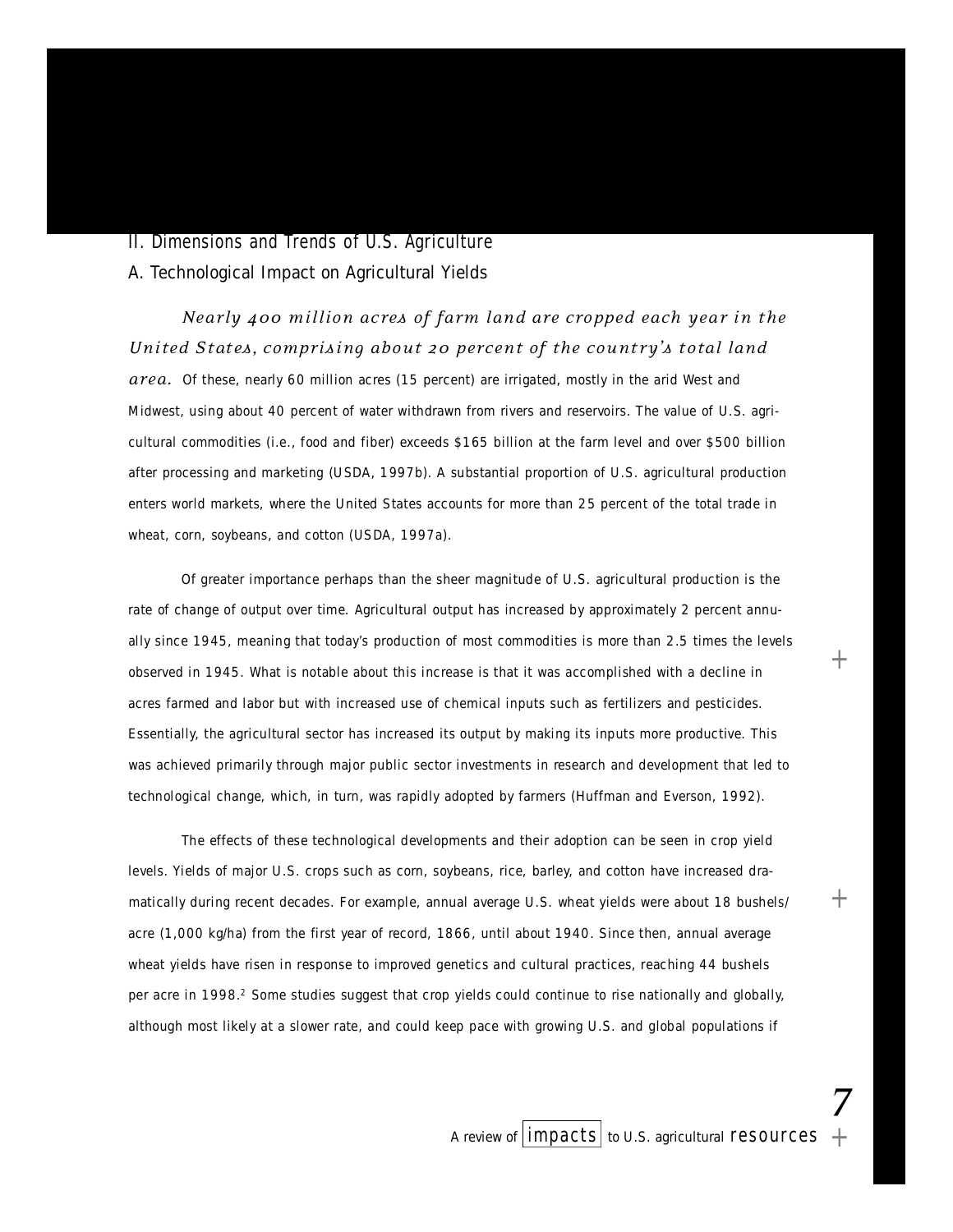both growth rates also fall (Reilly and Fuglie, 1998).<sup>3</sup> It is important to note, however, that as yields have increased, sensitivity to climate variability has not decreased. That is, climate fluctuation remains an important factor affecting crop production, leading to substantial harvest variations from year to year.

# B. Population Growth Rates and Expansion of Food Supplies

In the future, global population and food demand are expected to grow *more slowly compared to previous decades.* For example, between 1950 and 1990, the world population grew at an annual rate of 2.25 percent. Through 2025, however, the United Nations p rojects that global population will grow at an annual rate of 1.13 percent (WRI et al., 1998). Between 2025 and 2050, projections fall to about 0.6 percent per year. In the United States, population is p rojected to increase by nearly 60 million between 1998 and 2025, an annual rate of 0.7 percent. The rate is then projected to fall to 0.017 percent between 2025 and 2050. If population and related food demand growth slow to these levels, food supply growth could slow by 40 percent to 50 percent from recent decades and still maintain per capita food production levels. For example, if population and food demand growth slow in the United States, then yield growth would not have to be sustained at the levels observed in the United States from 1945 to the present to meet aggregate food demand.

# C. Agricultural-based Pollution and Environmental Challenges

 $+$ 

*An is sue of incre asing imp or t ance to farming is its rel at i onship to the environment and to health and food safety issues.* Soil erosion from croplands is a major source of impairment of lakes, rivers, estuaries, and coastal areas. Agriculture is a

major source of non-point source pollution. Agricultural chemicals, which contribute to increased yields, are carried with soils into water bodies and are leached into groundwater supplies.

 $+$ 

Although significant progress has been made to address agriculturally based environmental concerns in the United States (e.g., reduced soil erosion through programs like the Conservation Reserve and adoption of reduced and minimum tillage systems), concerns remain about adverse effects of certain agricultural practices on health and the environment. Some agricultural activities aimed at reducing GHG emissions, such as tree planting, also generate additional environmental benefits by

*8*

 $+$  A review of  $|$  impacts  $|$  to U.S. agricultural resources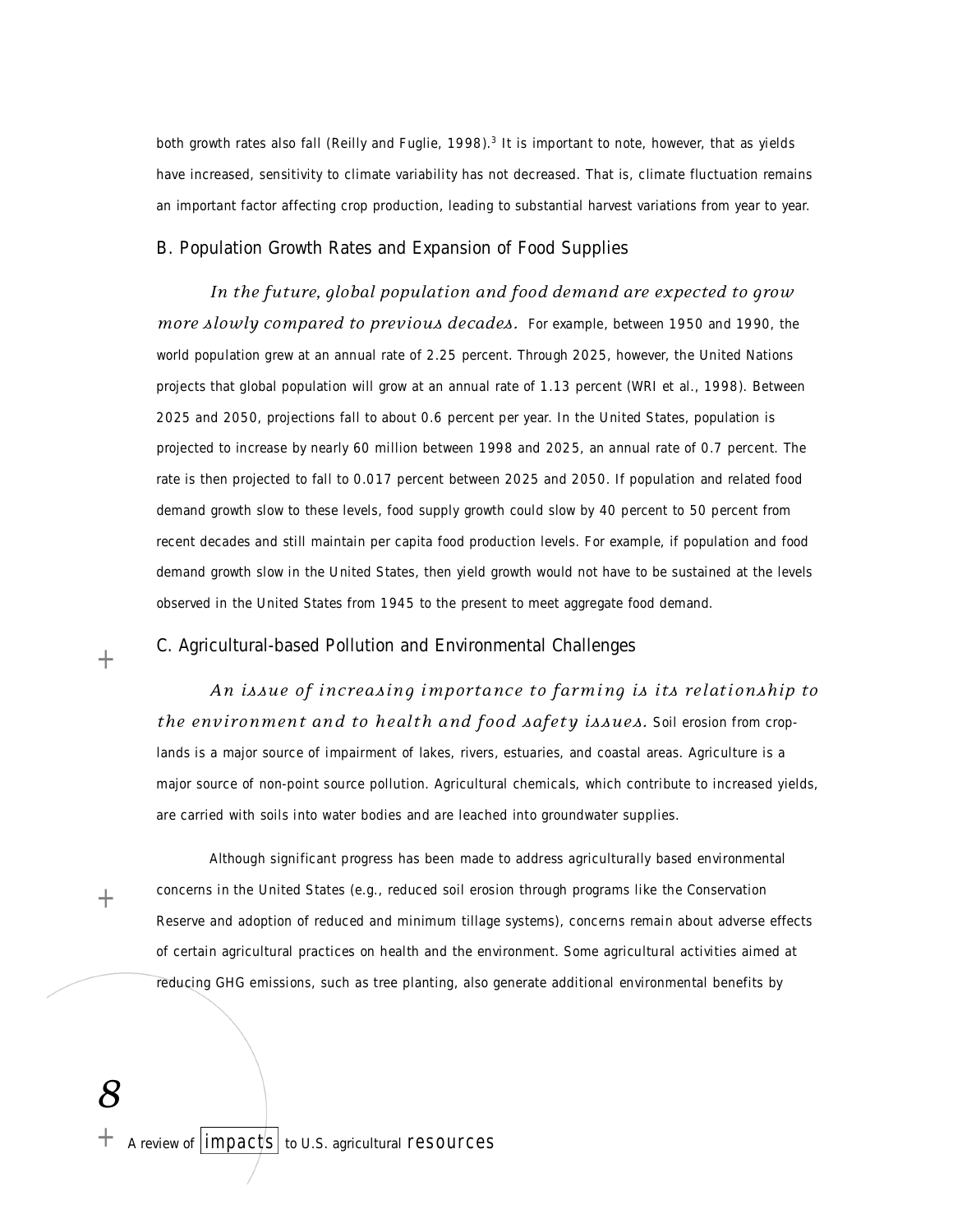reducing soil erosion and chemical runoff. In addition, new pests and diseases are frequently introduced into agriculture. Since all pests over time develop resistance to common control methods, maintenance of production requires constant introduction of new crop varieties and production practices. In the future, meeting the challenge of developing environmentally sustainable practices may equal the challenge of increasing yields and improving productivity.

*9*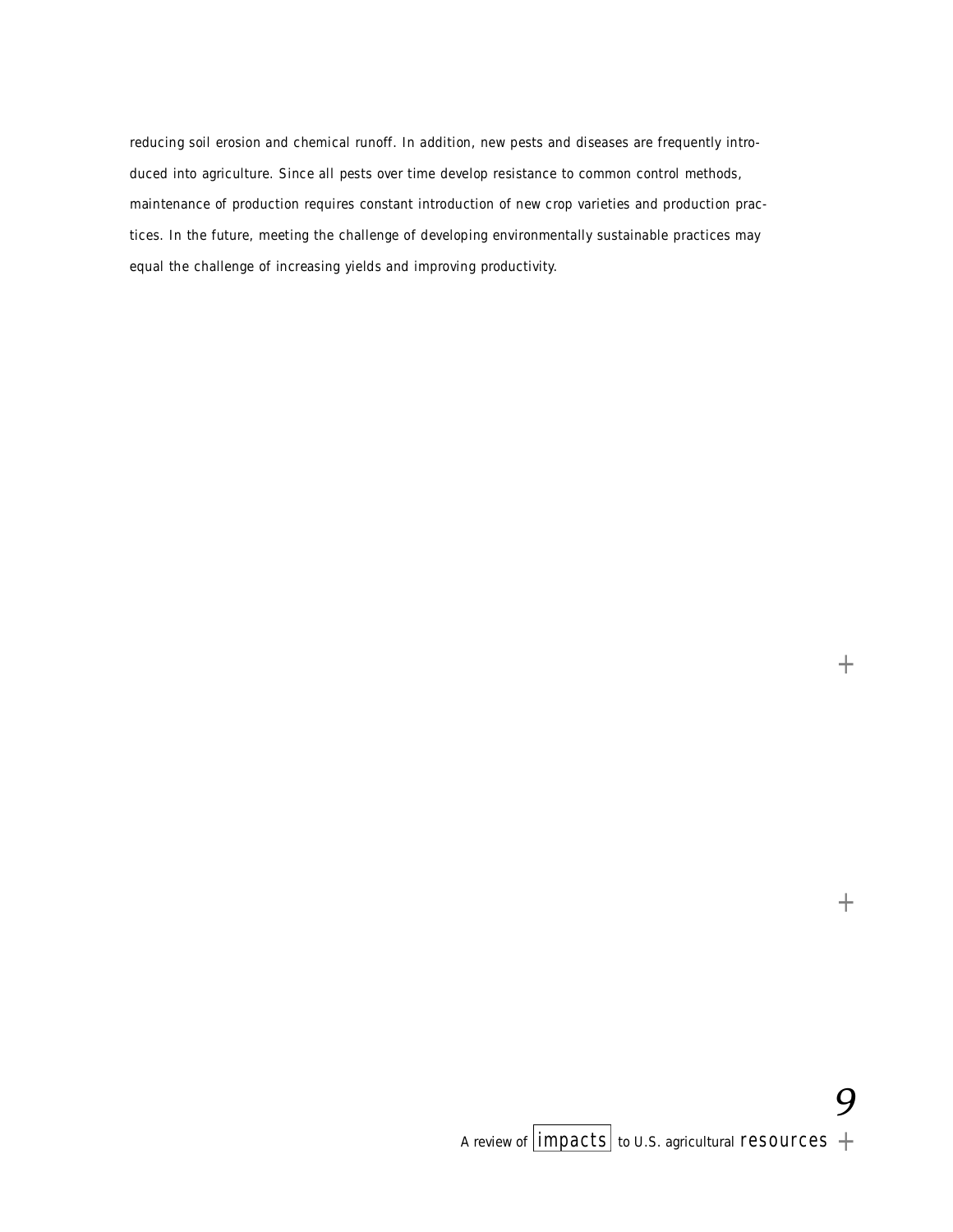## III. Biophysical Effects of Climate Change on Crops and Livestock

Agricultural systems are influenced by many environmental *factors, and chief among them are climate and weather (the term climate d esc r ib es lon g -run averaged con di t i ons , where as we ather desc r ib es Ahort-run conditions and events).* Changes in these can, therefore, lead to changes in crop and livestock yields. Understanding the biophysical linkages between climate and crops poses challenges to crop researchers and agronomists. Factors such as precipitation and temperature can act either synergistically or antagonistically with other factors such as soil conditions and organic matter in determining soil moisture conditions and crop yields (Waggoner, 1983). Much research has been directed toward understanding how climate affects crop production, developing new varieties that reduce crop vulnerability to climatic stresses, and expanding the range of conditions under which they are grown.

One of the major problems in applying this knowledge to the issue of climate change is the difficulty in transferring findings about biophysical responses obtained under controlled, experimental conditions to actual commercial settings. Crop productivity under field conditions, therefore, may respond differently to actual climate changes because of factors that were not considered under the controlled experimental conditions.

A further difficulty relates to the ability to forecast climate changes. Computer models of the earth's atmosphere and oceans have been developed to investigate the effects of changes in the composition of greenhouse gases in the atmosphere on climate. Yet, the inherent uncertainties within these models and differences across models have limited the extent of consensus on how climate is most likely to change. For example, although global and most regional temperatures are expected to rise, there is uncertainty concerning the magnitude and pace of such an increase. Even more complicated and less understood are precipitation changes. Complexities related to cloud formation, cloud cover, and other elements affecting precipitation create significant uncertainty in the estimation of precipitation changes. Box 1 describes these models and provides some estimates of average global changes from leading models.

*10*

 $+$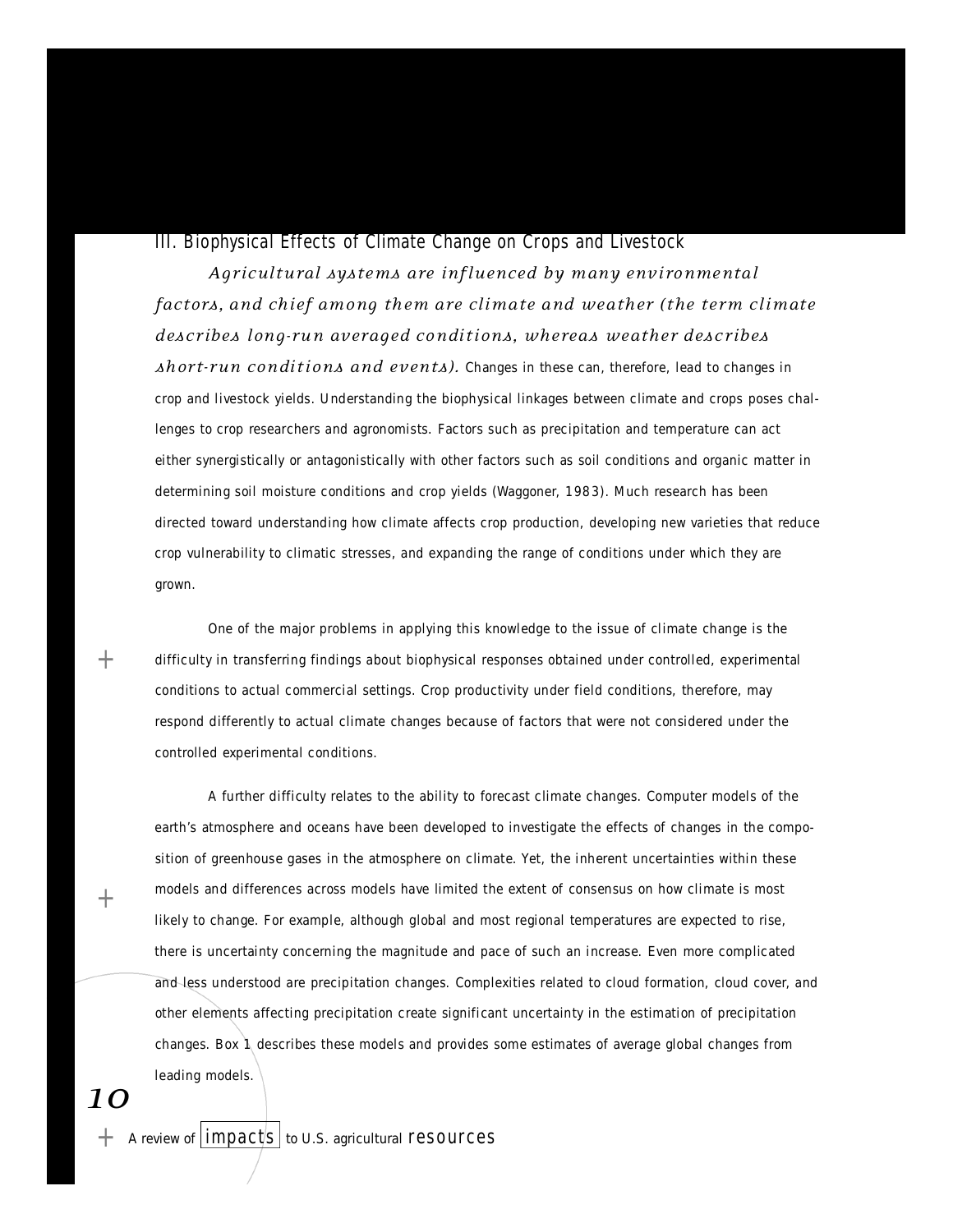# A. Response of Crop Yields to Climate Change

*Most st u di es have used a limited set of cl i m ate sc en ar i os in whi ch gl ob al temp erat ure incre ases range from ab out 2.5°C to 5.2°C (4.5°F to 9.4°F) or have conducted sensitivity analyses.* The IPCC predicts a global surface temperature increase ranging from 1°C to 3.5°C (1.8°F to 6.3°F) by 2100. Quantitative estimates of such temperature changes on crop yields are derived from crop simulation models (e.g., Rosenzweig and Parry,

1994). As shown in Box 1, plausible climate change scenarios project both higher temperatures and increased precipitation. Temperature increases can have both positive and negative effects on crop yields. Clearly, the cold northern parts of the country could benefit from longer growing seasons and warmer temperatures, which would allow these areas to grow highyielding crops and crop varieties consistent with soil resources. In addition, a reduced incidence of killing frosts could benefit southern regions growing heat tolerant crops such as citrus. But high temperatures, particularly during critical crop growth periods, can speed plant development and reduce yields. Increases in precipitation level, timing, and variability may benefit semi-arid and other water-short areas by increasing soil moisture, but could aggravate problems in regions with excess water, whereas a reduction in rainfall could exacerbate water shortages and droughts.

# *Box 1*

#### General Circulation Models

General circulation models (GCMs) are sets of sophisticated computer programs that simulate the circulation patterns of the earth's atmosphere and oceans. The purpose of these climate models is to describe how major changes in the earth's atmosphere, such as changes in the concentrations of greenhouse gases, affect climatic patterns including temperature, precipitation, cloud cover, sea ice, snow cover, winds, and atmospheric and oceanic currents. The models are not intended to predict weather events, and their resolution is too coarse to account for the effects of local geographic features such as mountains that may influence regional climate. They are, however, useful tools for examining long-term climatic trends, patterns, and responses to significant changes.

GCMs remain simple, however, compared to the complexity of the real climate system. These models continue to evolve as better information on and understanding of physical relationships are developed, and as improvements in computing power are realized. Climate models differ with respect to their assumptions, detailed structure, spatial and temporal resolution, and complexity, and as a result there is significant variation in the projected results of different models. This variation illustrates the degree of uncertainty associated with climate projections but can also provide a sense of reliability to the extent that consistent patterns emerge across different models.<sup>4</sup> Estimated changes in average global temperatures and precipitation of some of the climate models referenced in this paper are shown below.

#### **Characteristics of Selected Climate Models Under a Doubling of CO<sup>2</sup>**

| <b>GCM</b>  | Change in Global<br>Mean Temperature (°C) | Change in Global<br>Precipitation (percent)* |
|-------------|-------------------------------------------|----------------------------------------------|
| <b>GISS</b> | $+4.2$                                    | $+11.0$                                      |
| GFDL-R30    | $+4.0$                                    | $+8.3$                                       |
| <b>UKMO</b> | $+5.2$                                    | $+15.0$                                      |
| 0SU         | $+2.8$                                    | $+7.8$                                       |

\* Estimates at regional levels vary considerably across seasons and regions and are much less certain. In some cases, estimates show reduced regional precipitation.

Source: U.S. Country Studies Program, 1994.

 $^{+}$ 

 $^+$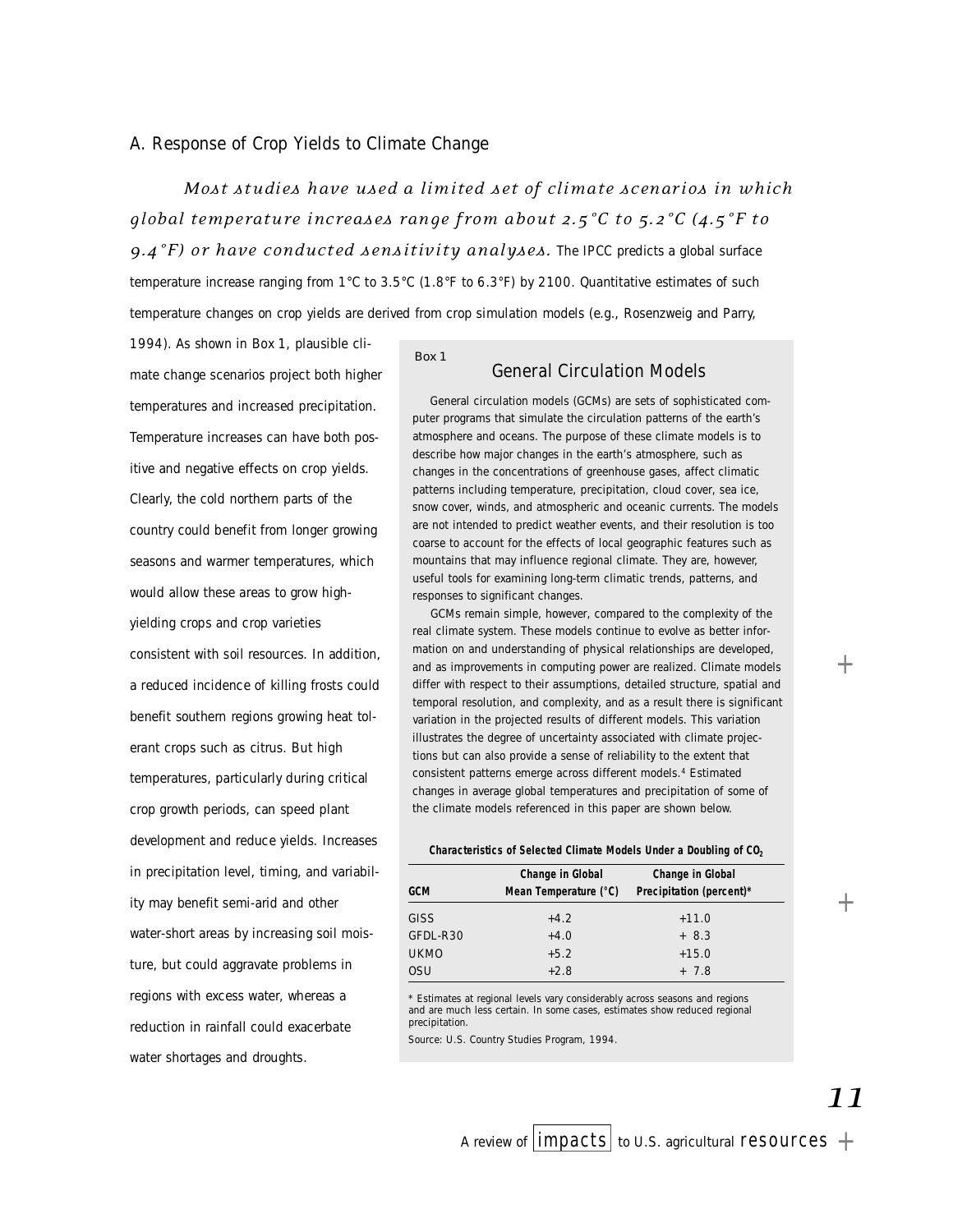Greater concentrations of  $CO<sub>2</sub>$  generally result in higher net photosynthetic rates (Cure and Acock, 1986; Allen et al., 1987) and may also reduce transpiration losses from plants (i.e., water loss). The photosynthetic rate is enhanced as additional carbon is available for assimilation; thus, productivity and yields generally rise.<sup>5</sup>

The actual response to  $CO<sub>2</sub>$  changes differs among crops. Most commercial crops in the United States, including wheat, rice, barley, oats, potatoes, and most vegetable crops, tend to respond favorably to increased CO<sub>2</sub>, with the estimated change in yields for a doubling of CO<sub>2</sub> in the range between +15 percent and +20 percent. Tropical or warm-weather crops, including corn, sorghum, sugar cane, and many tropical grasses, are less

responsive to CO $_2$ , with a doubling of CO $_{\text{2}}$  increasing yields only +5 percent. Some researchers, however, are less optimistic and observe that crop productivity is often limited by factors other than CO $_2$ , such as nutrients and water (Wolfe and Erickson, 1993). Modeling studies have not included adjustments for improved water use efficiency that could result from increased CO $_{\text{2}}$  levels, which might reduce marginal irrigation and soil moisture needs.<sup>6</sup>

The estimated effects of climate change on agricultural yields vary by region and by crop. Table 1 summarizes changes in crop yields estimated in some recent studies in North and Latin America. The studies of U.S. agriculture show a wide

 $+$ 

#### *Table 1*

Ranges of Estimated | Climate Change Effects on Selected Crop Yields in Latin and North America

| Location of<br><b>Study Site</b>                                         | Impact (Crop: Percent<br>Change in Yield)                                 | Climate Change<br>Scenario                                                      |
|--------------------------------------------------------------------------|---------------------------------------------------------------------------|---------------------------------------------------------------------------------|
| North America                                                            |                                                                           |                                                                                 |
| Canada (Alberta,<br>Manitoba, Sask-<br>atchewan, Ontario)                | Wheat: -40% to +234%<br>(results varied widely by<br>site and scenario)   | GISS, GFDL, UKMO,<br>Incremental*<br>with $CO2$                                 |
| <b>United States</b><br>(average of total<br>based on selected<br>sites) | Wheat: -20% to -2%<br>Corn: -30% to -15%<br>Soybean: -40% to +15%         | GISS, GFDL, UKMO<br>with $CO2$                                                  |
| Latin America                                                            |                                                                           |                                                                                 |
| Argentina                                                                | Corn: -36% to -17%<br>Wheat: $+3\%$ to $+48\%$                            | GISS, GFDL, UKMO,<br>Incremental* with<br>and without $CO2$<br>GISS, GFDL, UKMO |
|                                                                          | Corn: $-4\%$ to $-18\%$<br>Sunflower: +14% to +23%<br>Soybean: -3% to -8% | with $CO2$                                                                      |
| <b>Brazil</b>                                                            | Wheat: -50% to -15%<br>Corn: -25% to -2%<br>Soybean: -61% to -6%          | GISS, GFDL, UKMO,<br>Incremental*<br>with $CO2$                                 |
| Mexico                                                                   | Corn: $-61\%$ to $-6\%$                                                   | GISS, GFDL, UKMO,<br>Incremental* with $CO2$                                    |

\* Incremental scenarios =  $+2^{\circ}$ C and  $+4^{\circ}$ C;  $+20^{\circ}$  precipitation and  $-20^{\circ}$ precipitation

Source: IPCC, 1996b

# *12*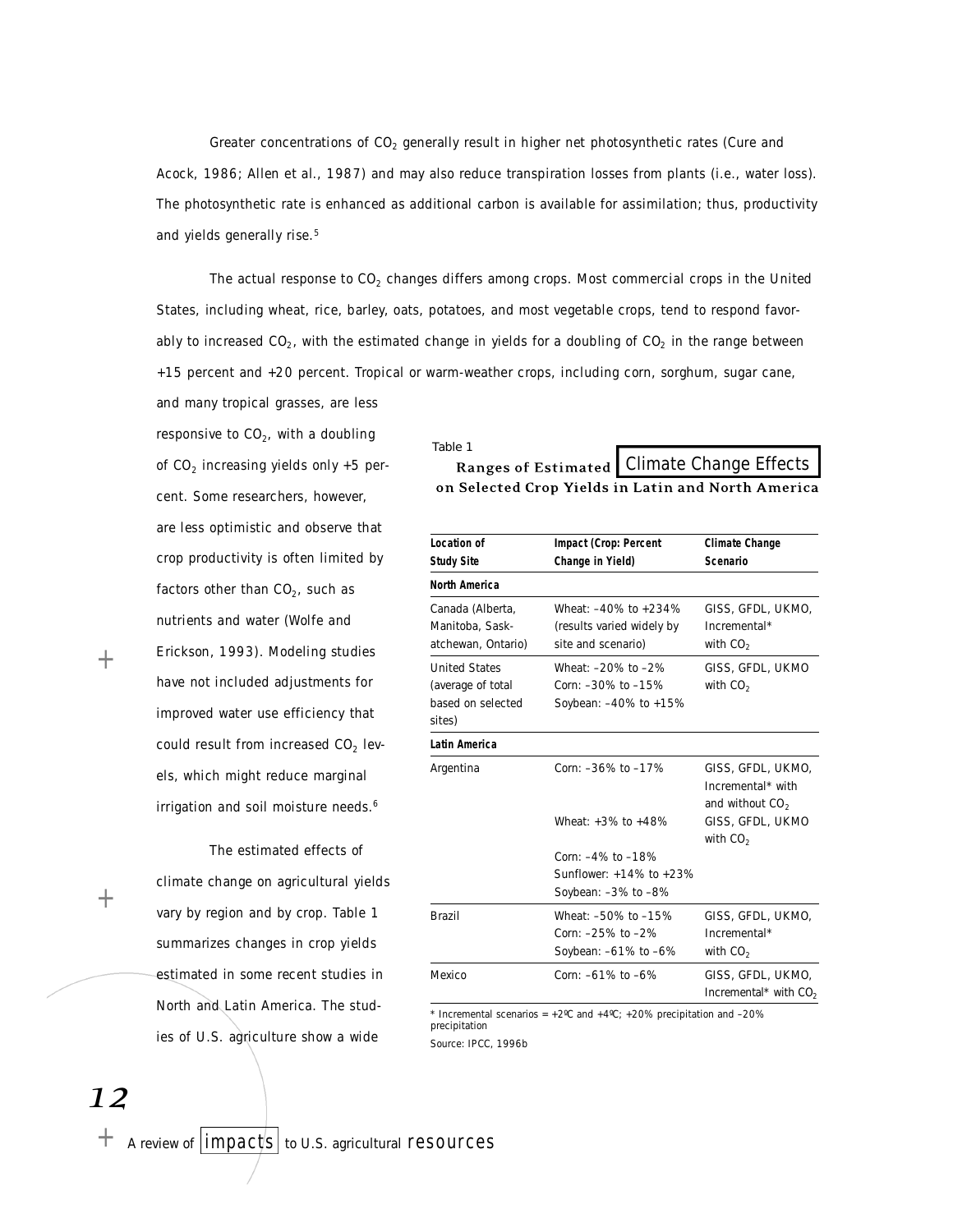range of responses (e.g., for soybeans, the response ranges from a possible decline of 40 percent to a possible increase of 15 percent). Impacts are more negative for southern areas of the country and for climate scenarios in which the temperature increases are large (+5.0°C), such as those predicted by the UKMO general circulation model (Wilson and Mitchell, 1987), or for scenarios in which summer dryness increases, as in the GFDL forecasts.

Despite the limitations inherent in applying crop simulation models, available studies do indicate important regional trends. For example, Rosenzweig and Iglesias (1994) note that for up to a 4°C (7.2°F) warming with a CO $_2$  fertilization effect, yields in middle- and high-latitude countries (e.g., the northern United States and Canada) may increase, but yields in low-latitude countries (e.g., Brazil) may decline. Additionally, Rosenzweig et al. (1995) find evidence for important threshold effects. For example, their results indicate generally positive crop yield responses to temperature increases of 2°C (3.6°F) but indicate yield reductions beyond 4°C (7.2°F) temperature increases. Other studies (cited in IPCC, 1996a; Smith et al., 1996) concur that crop impacts tend to be more negative in lower latitudes than in higher latitudes, particularly with respect to wheat and corn yields. Rice yields are generally less sensitive to projected changes than wheat and corn yields.

Few studies account for changes in variability of climate and extreme events such as droughts and floods. Attempts to incorporate variability have been made (e.g., Kaiser et al., 1993); however, they have considered only a limited range and type of variability as exhibited in the historical record for a given region. Additionally, the studies generally do not assess impacts to a wide variety of crops, especially important heat-thriving crops such as citrus and some vegetables, which may have less vulnerability to climate change than grain crops.

# B. Response of Livestock to Climate Change

Livestock, both grazing and fed cattle, are also affected by climate and hence may be vulnerable to climate change. Livestock can be affected by climate change in two ways: by the quality and quantity of forage from grasslands and supplies of other feeds (e.g., corn) and by direct effects from higher temperatures and greater temperature extremes.

 $^{+}$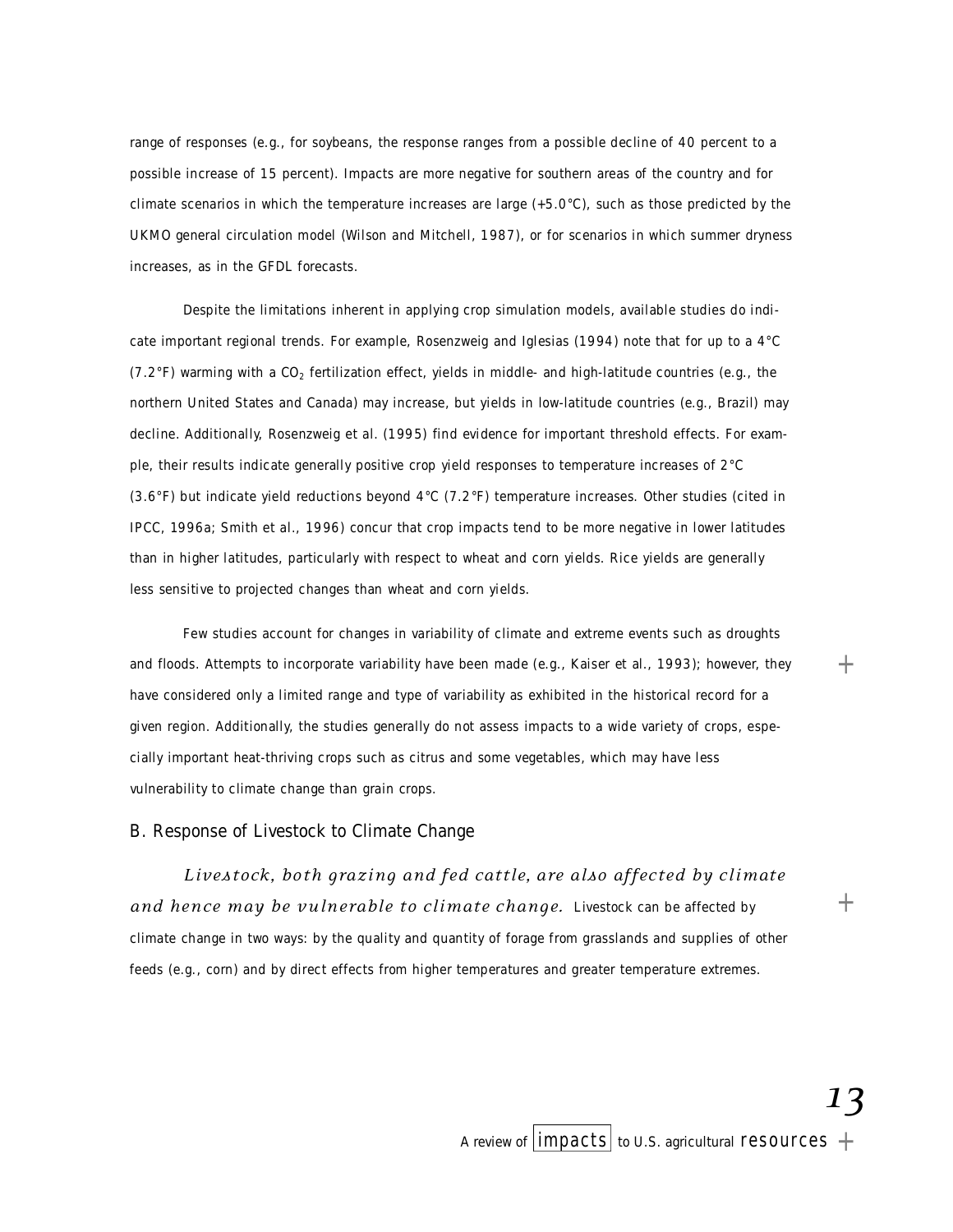If the quality or supply of forage and feedgrains is altered, livestock production may be more affected by the associated changes in pasture and grain prices than by the direct effects of temperature increases. Changes in the prevalence and distribution of livestock pests and the direct effects of changes in temperature and extreme events like storms may also affect livestock production. For example, blizzards and freezing temperatures in the Northern Plains in the winter of 1996–1997 had severe effects on livestock, and recent periods of drought on western rangelands lowered the short-term livestock carrying capacity.

In the few studies that address climate change effects on livestock, warmer summer temperatures are estimated to suppress livestock appetite, which leads to lower weight gain (Adams et al., 1998). Specifically, Adams et al. observed that under a 5°C (9°F) increase in temperature, livestock yields in the United States fell by 10 percent for cow/calf and dairy operations in Appalachia, the Southeast, the Delta states, the Southern Plains, and Texas. For a 1.5°C (2.7°F) warming, yield loss was estimated at 1 percent. Hanson et al. (1993) found that climate change tended to have adverse impacts on livestock production (e.g., low milk production) through both declining forage quality and increased ambient temperature.

# C. Indirect Effects of Climate Change

*Indirect effects from climate change have been largely ignored in the assessment of climate change effects.* Indirect effects may arise from changes in the incidence and distribution of pests and pathogens, which, because of frostline shifts poleward, may have greater range (Sutherst et al., 1995). Also, increased rates of soil erosion and degradation (Brinkman and Sombroek, 1993) and increased tropospheric ozone levels from rising temperatures are very detrimental to crop yields (Adams, 1986).

 $+$ 

 $+$ 

*14*  $+$  A review of  $|$ impacts to U.S. agricultural resources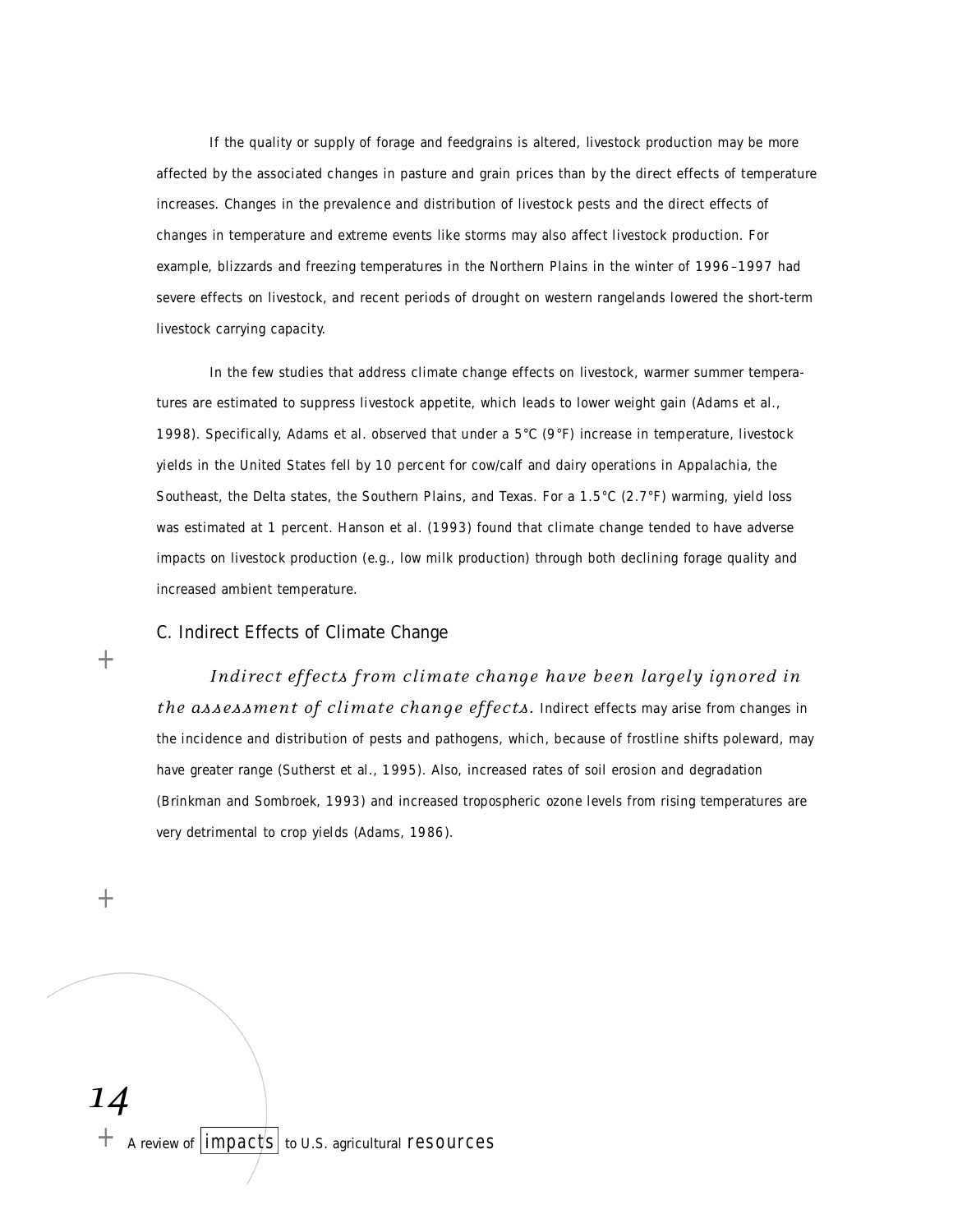#### IV. The Role of Human Response and Adaptation to Climate Change

*Over time, agricultural systems and practices have adapted to changing economic and physical conditions*. This has been accomplished by adopting new technologies (including investments in genetic improvements) and by changing crop mixes, cultivated acreage, and institutional arrangements. Such flexibility suggests significant human potential to adapt to climate change (CAST, 1992; Smit et al., 1996). For example, farm-level adaptations can be made in planting and harvest dates, crop rotations, selection of crops and crop varieties for cultivation, water consumption for irrigation, use of fertilizers, and tillage practices. These adaptations are the natural consequence of producers' goals of maximizing profits. Each adaptation can lessen potential yield losses from climate change or even potentially improve yields in some regions. At the market level, price and other changes can signal further opportunities to adapt as farmers make decisions about land use and which crops to grow. In the longer term, adaptation might include the development and use of new crop varieties that offer advantages under possible future climate conditions, or investment in new irrigation infrastructure to insure against the possibility of less reliable rainfall. Inclusion of adaptations is thus a requisite feature of assessments of the effects of climate change on managed systems such as agriculture. Economic studies of climate change include varying degrees of adaptation. Procedures for including adaptation are discussed in Box 2.

# A. Possibilities for Adaptation to Climate Change

Although agriculture has adjusted to many economic and *t e chn ol o gi c al chan g es , these adjust ments have somet i mes come with si gn if i c ant pain and disl o c at i on for far mers and farming commun i t i es.* A fundamental question with regard to climate change is whether agriculture can adapt quickly and autonomously or whether the response will be slow and dependent on structural policies and programs. Change is a constant in U.S. agriculture. Technology, government policies, prices, and input costs often vary from year to year, and crop varieties often improve and change every 5 to 10 years. Failure to

*15*

+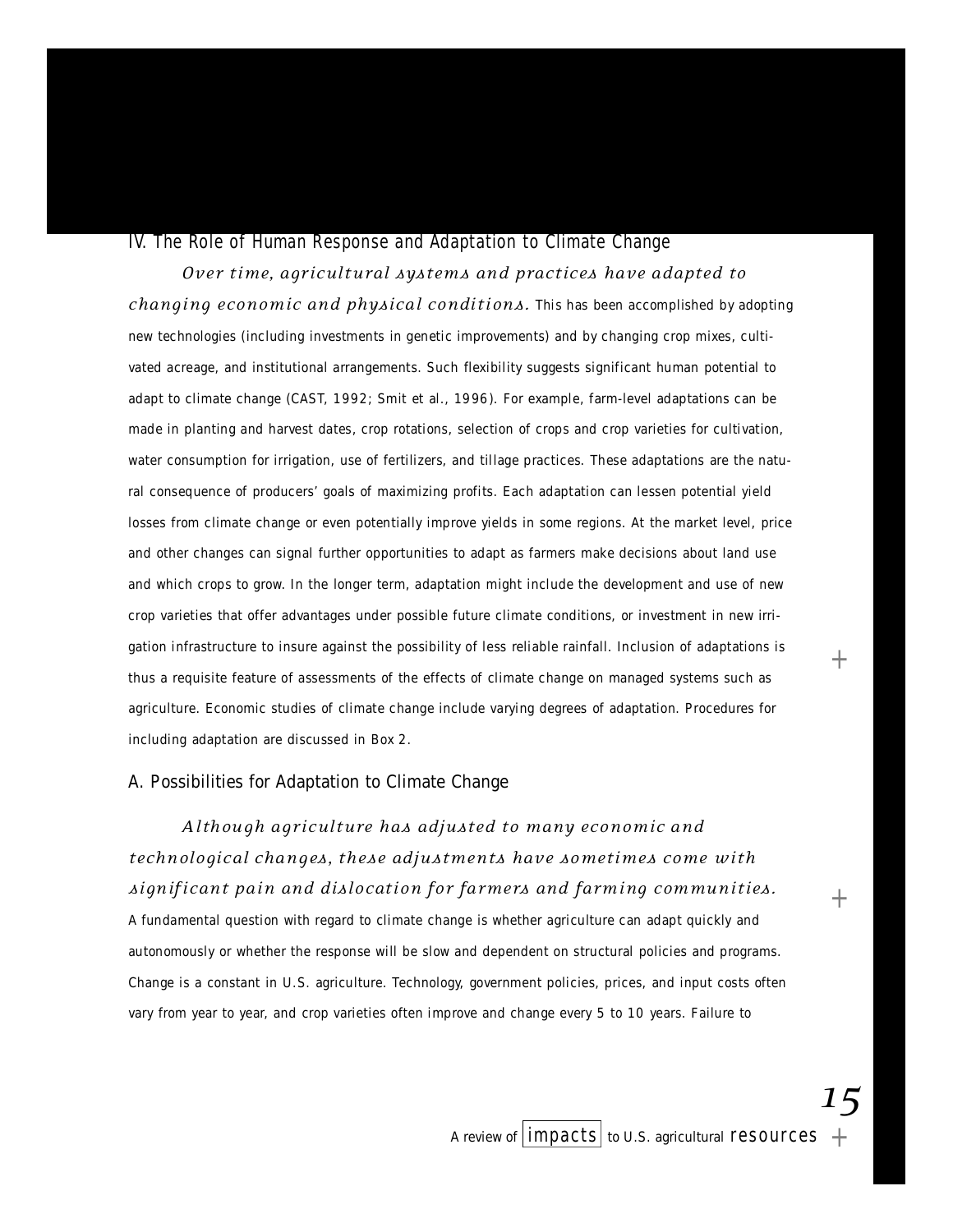#### Economic Approaches to Measuring Climate Change Effects

Two general approaches have been used to assess the potential economic consequences of climate change on agriculture: the structural approach and the spatial analogue approach (see Schimmelpfennig et al., 1996 or Adams et al., in press). Each approach contains aspects of human response believed to be important in measuring economic effects. However, the approaches differ in terms of data requirements, assumptions, and the dimensions they measure.

*Box 2*

Structural methods consider fundamental changes in crop yields and farmer response, and might also be called "decision duplication" methods because the analyst tries to duplicate the decisions of the farmer in choosing what crops to grow and how to grow them. These methods characterize the economic decision making problem for farmers and consumers, identifying alternative ways of attaining objectives within existing resource and institutional constraints. Solutions to the decision problem are obtained by identifying the choices that result in the greatest economic welfare.

Structural methods are popular in climate change research because of their ability to (1) assess the effects of as yet unrealized environmental changes such as additional warming, precipitation, or higher  $CO<sub>2</sub>$  levels, (2) include additional characteristics or changes in the structure of the decision problem, and (3) estimate changes in market prices and distributional effects on regional producers and consumers. One challenge to implementing the structural approach is to identify and incorporate adaptations that farmers and consumers might use to respond to climate changes. This becomes particularly difficult in light of the long time horizons associated with climate change. The main criticism of this approach is that if the analyst fails to anticipate correctly, the resulting estimates may be misleading.

The spatial analogue approach, in contrast, looks at how crop production currently varies across regions with different climates, and tries to infer the effects of climate change from these differences. This reduces the challenge of anticipating future adaptations by using information from past farm-level decisions collected from farmers operating across a range of climatic conditions. Using these data, it may be possible to estimate statistically how changes such as temperature might affect production and profits (Mendelsohn et al., 1994). The strength of the spatial analogue approach is that climate changes and farmer responses are implicit in the analysis (reflected in the data on farmer behavior across regions with different climates). An important weakness is that spatial analogue models abstract from the issues and costs of changes in infrastructure characteristics such as irrigation systems that may be necessary to mimic warmer climate practices. The approach also typically ignores likely changes in output and input prices that may result from global changes in production, and which in turn affect farm-level adaptation decisions. Another limitation is that the approach generally cannot include the effects of  $CO<sub>2</sub>$  changes.

Each provides useful, often distinct, information. Several recent studies have combined the approaches to gain the advantages of each. For example, the spatial analogue models have been used to improve the adaptation included in structural models (Darwin, 1995; Adams et al., 1998).

account for adaptation responses in climate change models and assessment could overstate the potential negative impacts or understate potential positive gains associated with climate change.

 $+$ 

 $^{+}$ 

It is important to identify the appropriate scale for evaluating whether adaptation is successful. Some would start at the scale of the individual farmer or farming village. From this perspective, the culture of the village or countryside is rooted in the crops grown and the methods of farming used. For example, California's Napa Valley is noted as a wine region, Switzerland for its picturesque alpine dairy farms, and Japan for rice production—each of which may not be viable under a changing climate. For those who focus on the individual farmer or farming community, successful adaptation often means keeping these local agricultural systems more or less intact.

*16*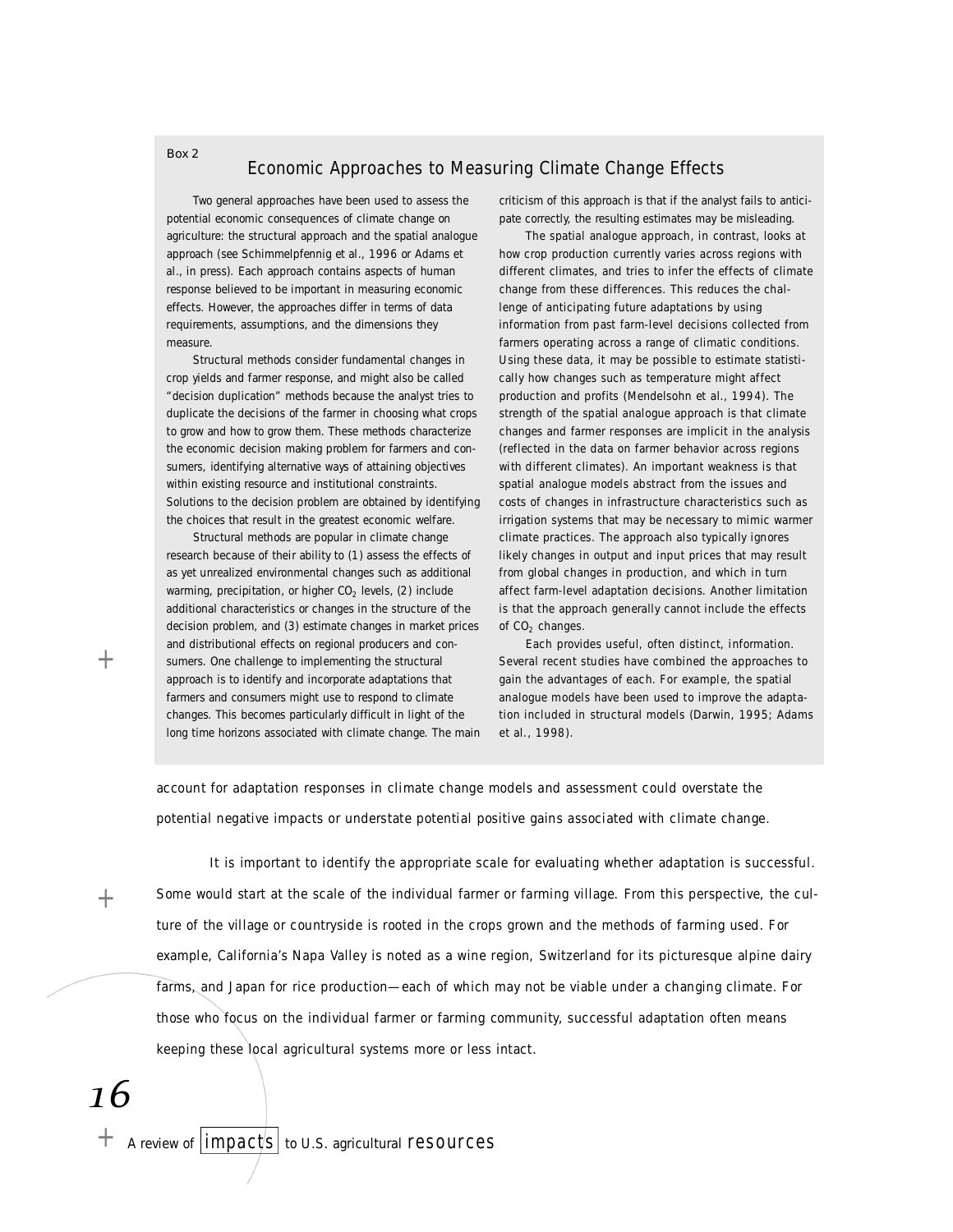In contrast, one could look to the global granary to determine if adaptation to climate change has been successful. If wheat and corn production shifts north to Canada and Russia but global production levels are maintained, then markets have facilitated successful adaptation of world food p roduction. If the wine regions of California fail because of changed climates, then the world market can supply Canadian cabernet sauvignon or Finnish chardonnay. And, even where production fails for some crops, cultural tastes can adapt. Under this market-driven view of the world, consumers will substitute lower-priced products whose range of production has expanded for higher-priced products whose production has been reduced. In addition, those who are displaced are expected to seek new uses for their skills; for example, children of wine growers could potentially take up computer programming, or those of fishermen could learn to be winemakers.

An important question is whether these adaptation changes constitute acceptable adaptation or the destruction of culture and livelihoods. The possible gradations of what is or is not acceptable are endless; the most extreme "successful" adaptation could mean that farming disappears completely from a region and individual communities become ghost towns as people seek economic opportunity elsewhere (as happened during the 1930s Dust Bowl). Less severe but perhaps equally unimaginable for people who depend on farming for their livelihood is the possibility that the Corn Belt becomes a wheat belt, or that winter wheat gives way to corn or ranching.

Finally, the role of government should not be overlooked. Although recent trends toward a more market-driven agricultural economy are significant (and are generally assumed in climate impact assessments), government policies remain a driving force in U.S. agriculture. Though the U.S. government is now less active in establishing commodity prices, it continues to affect farm-level decisions through many programs, including extension programs that provide information and education, agricultural technology research and development, crop insurance, conservation programs, water supply, and export policies. The impacts of climate change on U.S. agriculture will depend on how these policies evolve over time. For example, changes in the Bureau of Reclamation policies to develop and supply agriculture with irrigation water could greatly affect how western agriculture adapts to climate change. In addition, government policies established to address global climate change could affect agriculture in significant ways, such as changing fuel and fertilizer costs, encouraging the planting of tree and biofuel crops, and encouraging agricultural methods that conserve and enhance soil (these topics are addressed

*17*

 $^+$ 

 $^{+}$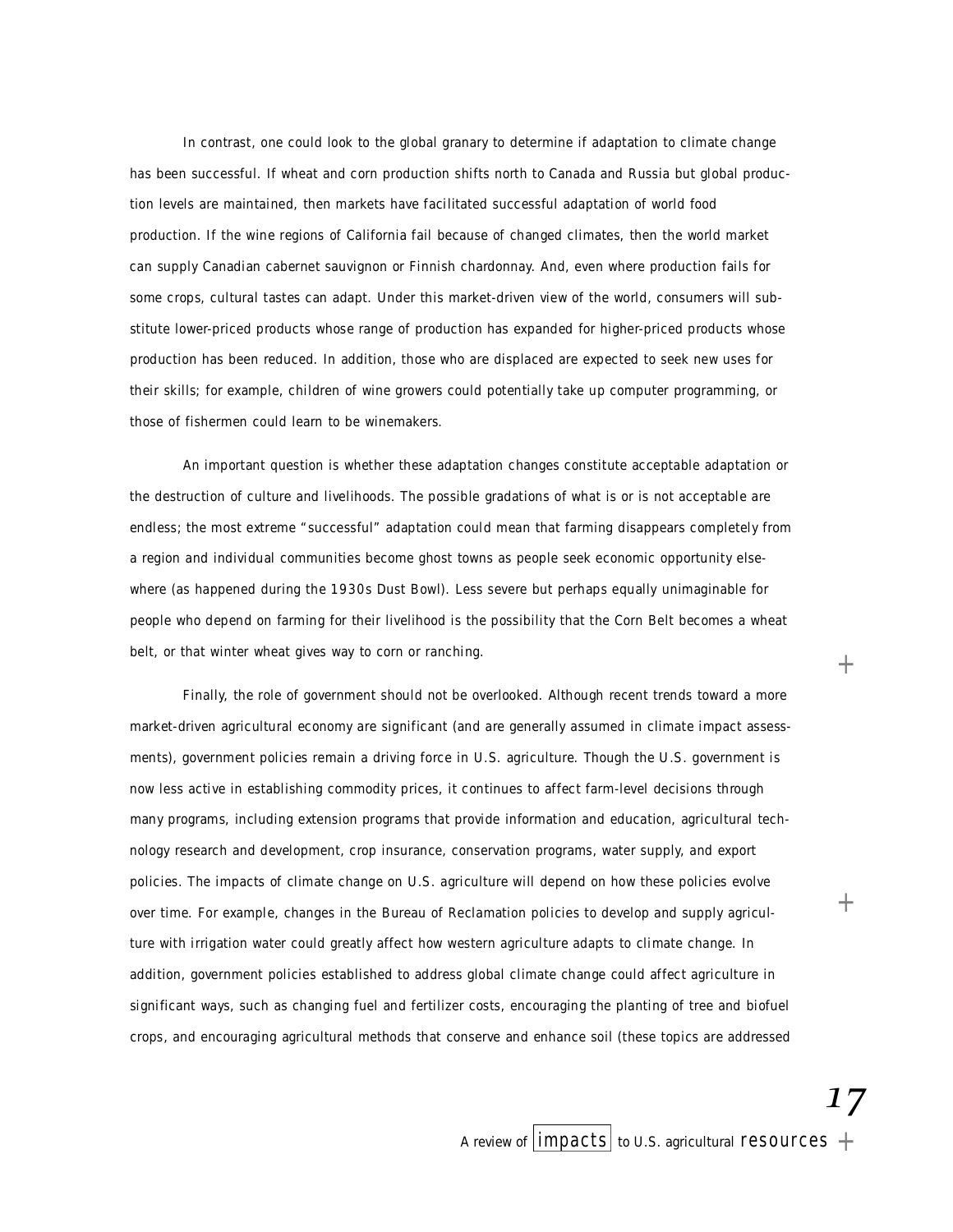further in Section VII). Over the long run, government policies can affect not only prices and farmer behavior but also the tools and strategies that farmers use in adapting to climate change.

### B. Assessing Biophysical Effects and Human Responses

*A numb er of econ omic appro a ches and models are used to me asure the farm- and market-level effects of climate change.* These approaches embody different assumptions about the nature of the farm and market responses and, not surprisingly, result in different estimates of impacts. No single economic approach is appropriate for all settings; each, however, offers a view that must be assessed within its own limitations. A simple but useful assessment taxonomy has evolved to summarize the primary approaches to modeling economic problems related to climate change. Classification into structural and spatial analogue methods is about overall assessment frameworks rather than unique techniques or methods (see Box 2).

#### C. Including Adaptation in Climate Change Assessments

*Several studies (of both the structural and spatial analoque types disc us sed in Box 2) desc r ibe subst ant i al opp or t un i t i es for adapt at i on to offset the ne g at ive effe c ts of cl i m ate change (e.g . , Ka iser et al . , 1 9 9 3 ; Mendelsohn et al., 1994; Adams et al., 1998), but these opportunities are not without costs.* Furthermore, whether or not the adaptations are undertaken depends on many factors, including the detection of climate change at the farm level, the extent and scope of government policy to facilitate detection, the extent of technical assistance, and investments in research and development of agricultural technology. Assumed changes in technology will require investments into research and development, dissemination of information, development of new equipment, and education. Barriers to adaptation that limit responses include availability and access to financial resources and technical assistance and availability of inputs such as water and fertilizer. Uncertainty about the timing and rate of climate change also limits adaptation and, if expectations are incorrect, could contribute to the costs associated with transition and disequilibrium. Finally, adaptations made in response to changes in climate may add stress to local and regional agricultural economies already dealing with long-term economic changes.

While early assessments focused on grain crops, recent assessments have included some warmer season crops (tomatoes, citrus) that should benefit from warming. Additional improvements in

*18*

 $^{+}$ 

 $+$ 

 $+$  A review of  $|{impacts}|$  to U.S. agricultural resources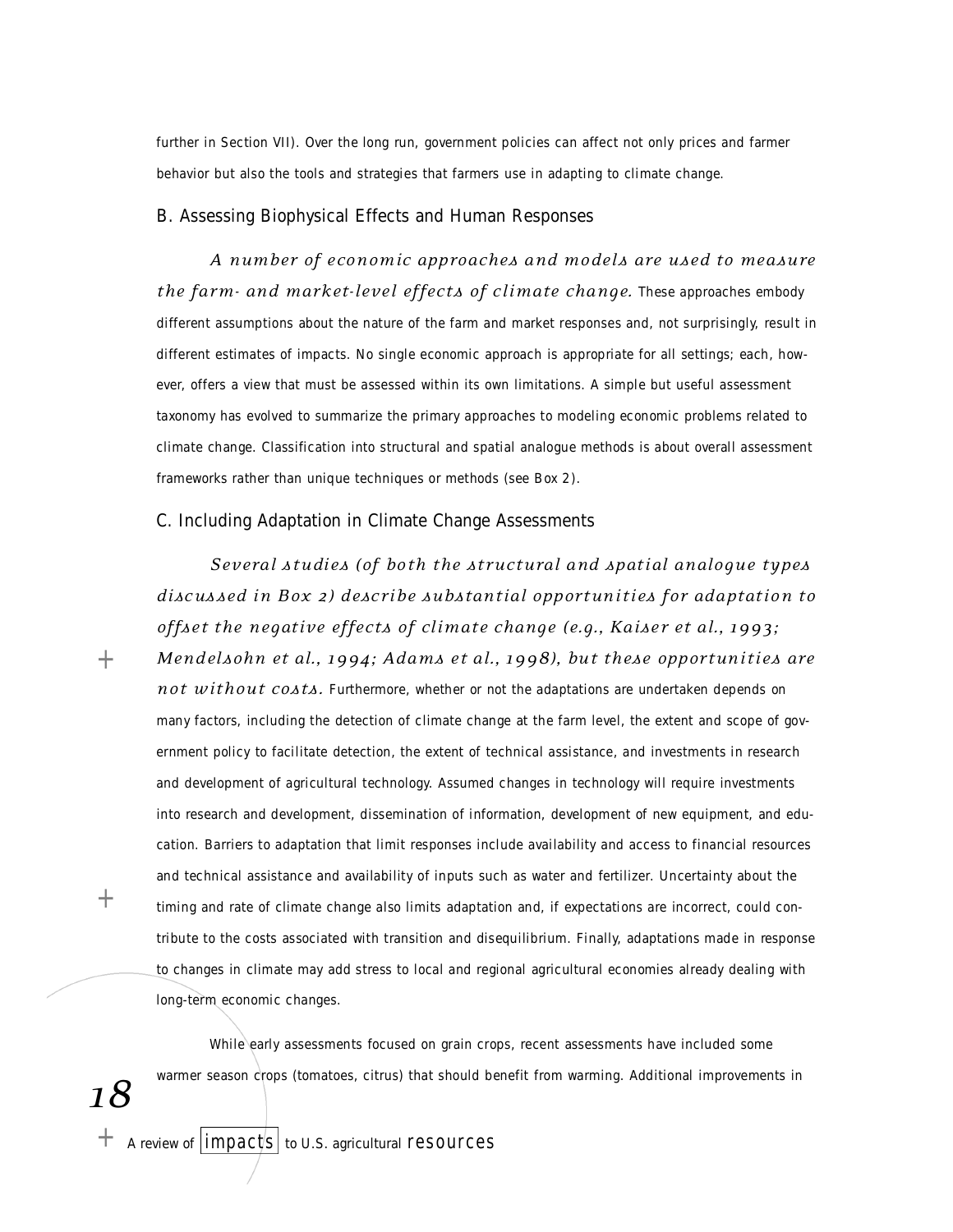modeling include increased possibilities of crop "migration" (shifts in crop-growing regions in response to changes in climate), adjustments in specific crop yields to reflect more on-farm adaptation by farmers, and inclusion of livestock effects. These adjustments capture a wider range of possible adaptations or changes and can help resolve the role of adaptations in the assessment process. Adams et al. (1998) evaluated the effects of including these changes using the Goddard Institute for Space Studies (GISS) GCM and a harsher climate forecast (a 5°C warming and 7 percent increase in precipitation). For these two climate change scenarios, they found that adding these adaptations to previous scenarios resulted in a 20 percent to 25 percent change in the economic estimates (from \$10 billion to \$12 billion gain in societal welfare, measured in 1990 dollars).

One of the most important sources of uncertainty concerning climate change impacts on agriculture and the ability of the system to adapt is the climate forecasts. Until recently, those who build and run GCM models (see Box 1) tended to estimate climate under a doubling of CO $_2$  in the atmosphere (typically referred to as 2xCO<sub>2</sub>). This presents a number of problems. One is that the climate associated with  $2xCO<sub>2</sub>$  will probably not be realized until late in the 21st century or beyond. Thus, the models do not indicate how climate may change in coming decades. A second problem is that these  $2xCO<sub>2</sub>$  scenarios assume that atmospheric greenhouse gas concentrations have stabilized, resulting in a stable climate. In fact, concentrations are likely to continue rising and climate is likely to continue changing. In examining agriculture impacts, most studies have assumed that climate has stabilized and the agricultural system just needs to "catch up." It is far more likely that climate will continue to change and agriculture will need to continually adapt to it.

Adaptations may involve significant time lags and long-term capital investment decisions that depend critically on the rate and variability of climate change. If climate changes at a rate that requires rapid adaptation, then the available adaptation options are limited and adjustment costs would be relatively high compared with the costs required under a more gradual climate change, which allows time for major infrastructure investments as systems depreciate (OTA, 1993). The magnitude of warming is also important. Studies to date examine changes in warming up to  $5^{\circ}C$  (9° F) (based primarily on GCM model forecasts assuming an effective doubling of  $CO<sub>2</sub>$ ). Warming beyond this level increases pressure to develop offsetting technologies (Hall, 1997).

*19*

 $^+$ 

 $^{+}$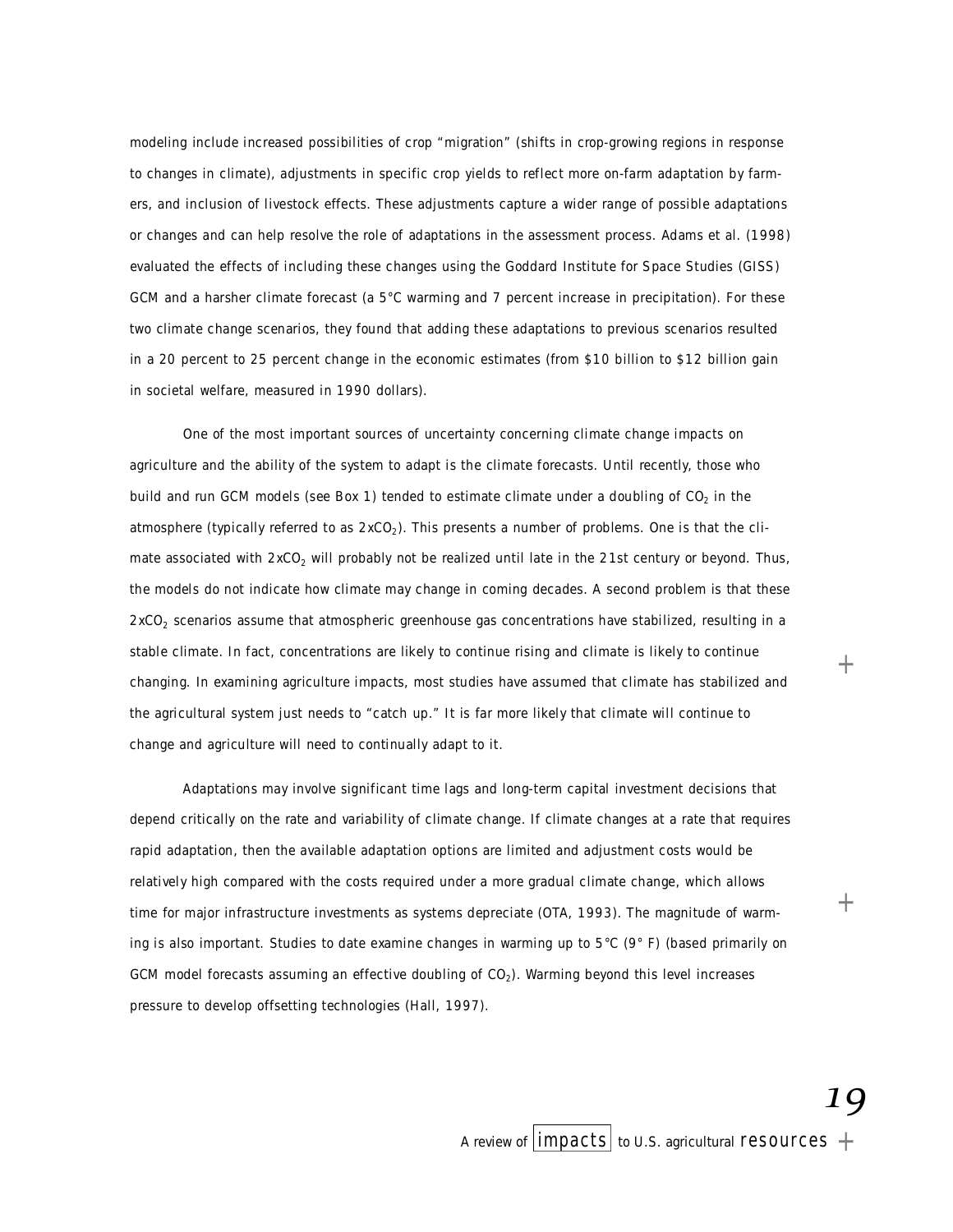Changes in climate variability and extreme events can also affect adaptation strategies. Few studies have considered changes in climate variability. Should the frequency of drought, flood, or severe storms increase, farmers may find adapting more difficult. If climate uncertainty increases as the climate changes, adaptation responses will be affected. For example, if risk aversion is high among farmers in regions where water is limited, farmers may shift production to more drought-tolerant crops, even if expected returns are lower (Pope, 1982; Hurd, 1994).

Because explicit adaptation responses are difficult to project, an assessment of the agricultural effects of climate change cannot account for the full range of adaptation options likely to arise over the next century. Conversely, adaptation options incorporated into recent assessments may not be technically or economically feasible in some cases or in some regions. While U.S. agriculture may have the means to successfully adapt, the capacity for adaptation in developing countries is limited as a result of limited access to markets for crop inputs or outputs, and limited infrastructure development (Reilly and Hohmann, 1993).

Implementing adaptation often requires local access to financial and physical capital, technical assistance, and other inputs such as water and fertilizer. Infrastructure costs (e.g., for irrigation, reservoirs, and distribution systems) are also important. To the extent that climate change results in significant geographic shifts in production, costs to move or add infrastructure capacity could be substantial.

 $^{+}$ 

 $+$ 

*20*

 $+$  A review of  $|{impacts}|$  to U.S. agricultural resources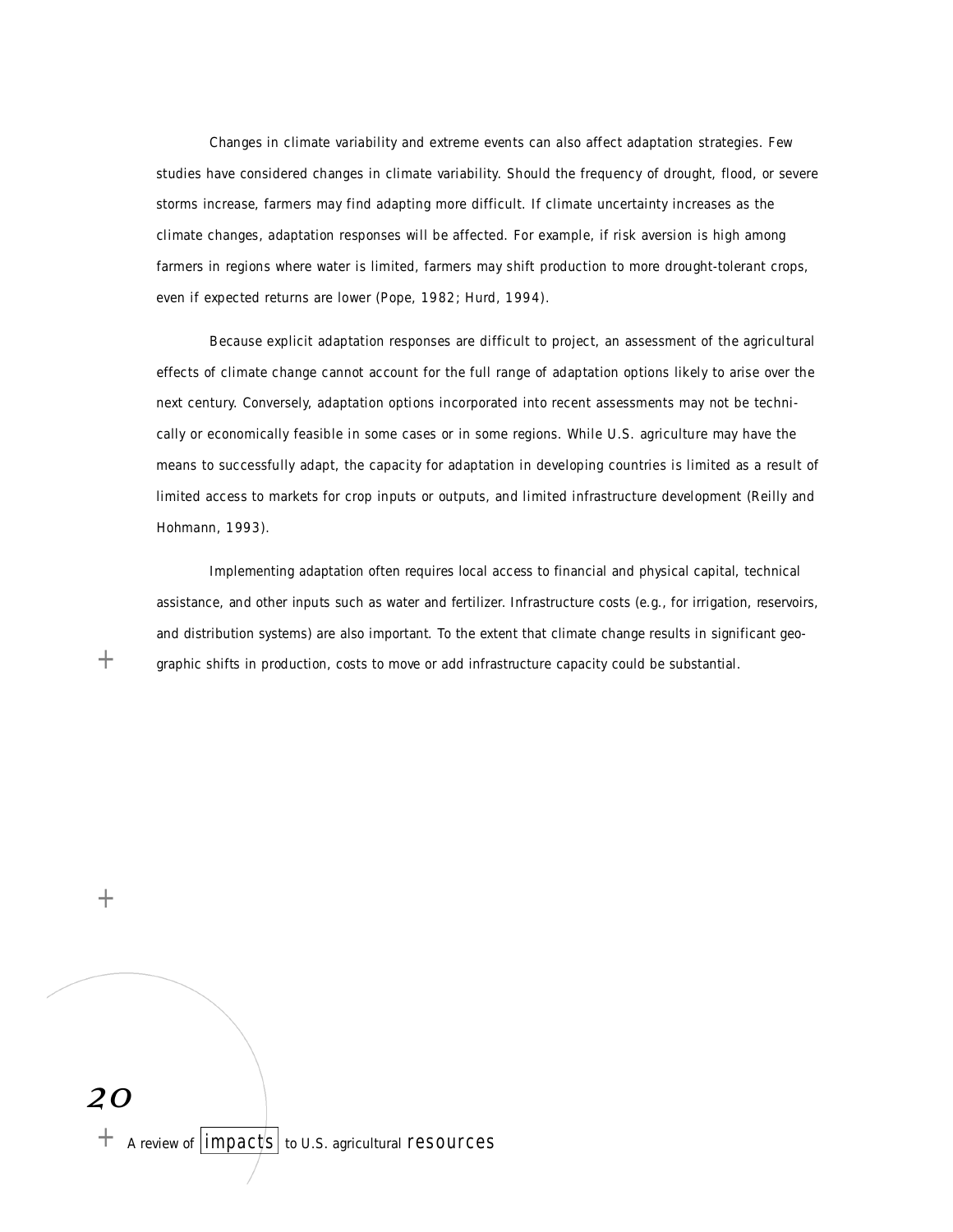# V. Impacts of Climate Change on Agricultural Production, Prices, and Welfare

*T he distr ibut i on of est i m ated econ omic effe c ts var i es across both c rops and re gi ons , j ust as crop yiel ds vary across crops and re gi ons.* In existing studies, the agricultural economies of Canada, parts of the United States, and northern Europe are estimated to be buoyed by both rising cereal and feedgrain prices and more favorable growing conditions, especially under scenarios that assume both CO $_2$  fertilization and adaptation. In low-latitude tropical countries, grain production is generally estimated to fall, even with CO $_2$  fertilization and adaptation. However, price-level changes are more uncertain than production changes because of the strong effects of changes in demand and government policies, both of which are difficult to forecast.

Adams et al. (1998) found a pattern of increased supply from northern regions of the United States and declines in southern regions. For example, using Rosenzweig's estimated wheat yield changes for the United States (shown in Table 1), Adams et al. (1995) estimated a net increase in the U.S. wheat supply of between 4 percent and 15 percent. This increase is due to market-level responses and resulting increased wheat acreage across the GISS, UKMO, and GFDL R30 GCM scenarios for doubled CO<sub>2</sub>. That is, the increase is due to the overall rise in the price of wheat precipitated by falling yields. Thus, market-level changes induce behavioral responses that can mitigate impacts projected by biophysical changes alone.

Figure 1 illustrates the results of Adams et al. (1998) on U.S. regional crop production for a climate change scenario of geographically uniform increases of 2.5°C and 7 percent in precipitation (generally consistent with IPCC expectations). This figure shows relative changes in regional crop production from current levels, using a crop production index where the current levels are given a baseline of 100. In this study, increases in production are predicted across most regions of the United States, except the Southern Plains and Delta states, where production decreases 16 percent and 21 percent, respectively. Under more severe conditions (beyond a doubling), losses in these two regions would be even higher and would be accompanied by crop production losses across the Southeast, Appalachia, and the Corn Belt.

*21*

+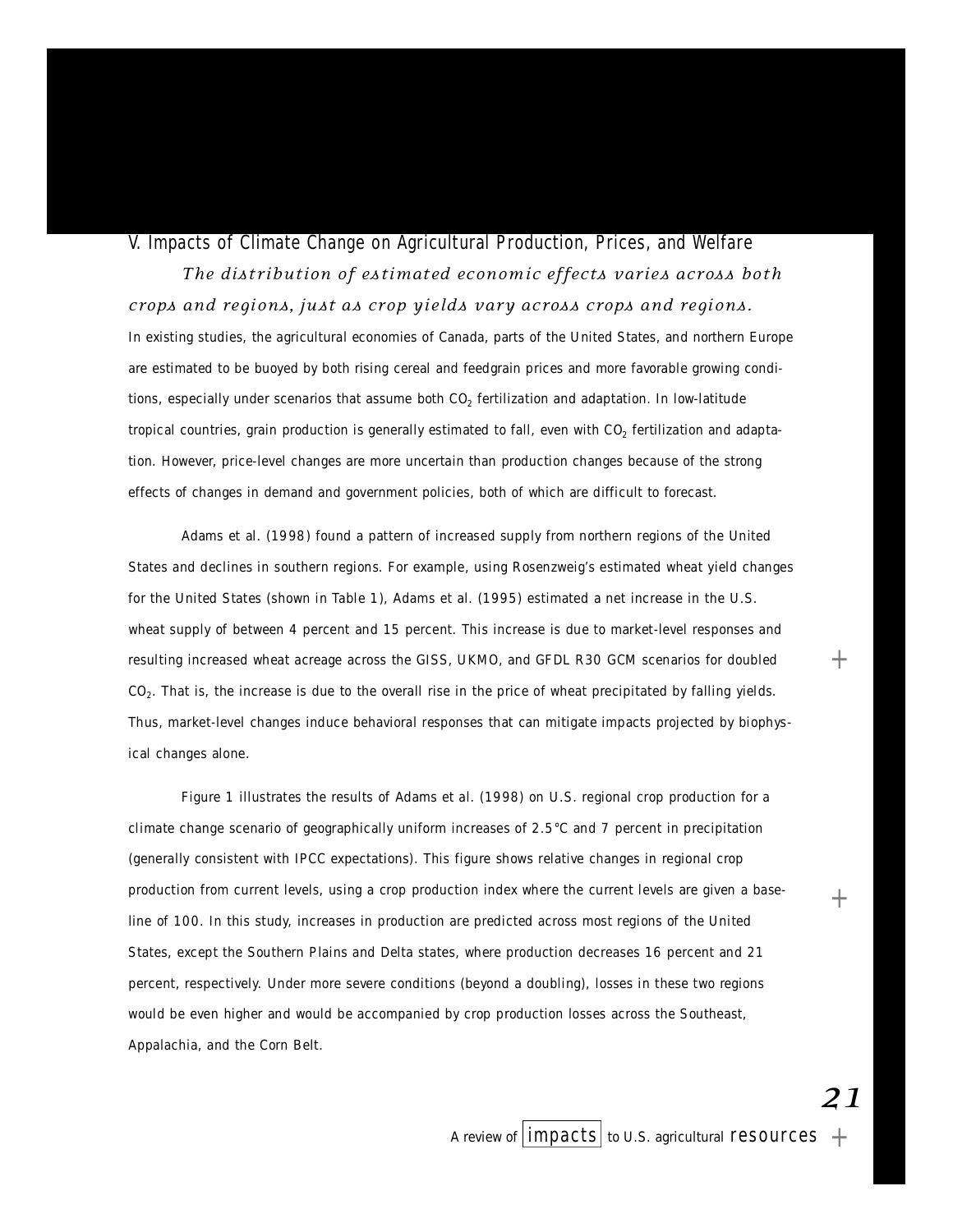

Estimating changes in prices depends on whether net increases or decreases in supply are estimated, and whether demand is increased or decreased through changes in incomes, population, and the prices of related commodities. For many agricultural commodities (major cereal and oilseed crops in the United States such as corn, wheat, and soybeans), prices are heavily influenced by changes in global food supplies. For this reason, assessments of the effects of climate change on agriculture in one country or region need to reflect changes in world supplies of these commodities. For example, studies that incorporate trade patterns reveal that changes in the rest of the world have an effect on the agricultural sector in the United States. At the global level, Darwin et al. (1995) find that, in general, high-latitude regions (e.g., Canada) will benefit and low-latitude regions will be harmed. However, they also find that total agricultural production would be largely unaffected. Rosenzweig and Parry (1994) and Rosenzweig et al. (1995) find that patterns of global cereal production are sensitive to climatic changes and to assumptions about the level of adaptation. Under a modest level of adaptation, changes in global cereal production range from 0 percent to -5 percent, with losses of between 9 percent and 11 percent occur-

*22*

 $^{+}$ 

 $^{+}$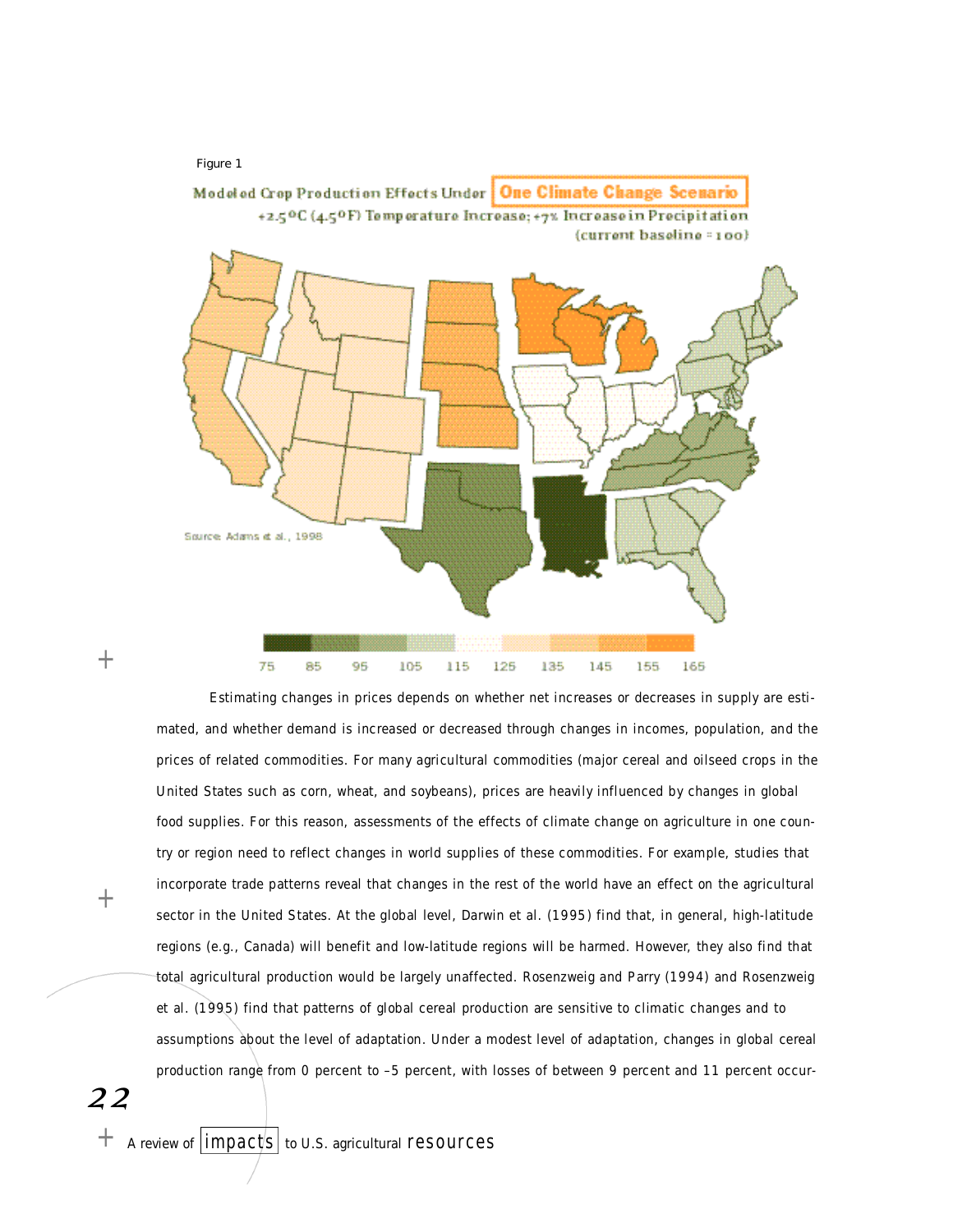ring in developing countries, while production in developed countries increases between 4 percent and 14 percent.

Table 2 presents indices of crop price estimates for the United States by Adams et al. (1998) and estimates by Darwin et al. (1995) for cereal grains under two scenarios: a 2.5°C temperature increase with a 7 percent precipitation increase, and a 5.0°C increase with no change in precipitation. As the index indicates, prices

#### *Table 2* Examples of | Price Change Forecasts by Crop Group and Climate Assumption

|                         | <b>Climate Forecast</b>                                                      |        | Price Change,                       |
|-------------------------|------------------------------------------------------------------------------|--------|-------------------------------------|
| Study                   | Assumption*                                                                  | Region | by Price Group                      |
| Adams et al.<br>(1998)  | 5°C warming, 0% change<br>in precipitation,<br>530 ppm CO <sub>2</sub> level | U.S.   | all crops**<br>$+15%$               |
| Adams et al.<br>(1998)  | 2.5°C warming,<br>7% precipitation increase,<br>530 ppm $CO2$ level          | U.S.   | all crops**<br>$-19%$               |
| Darwin et al.<br>(1995) | <b>UKMO</b>                                                                  | global | wheat $-10%$<br>other grains -6%    |
| Darwin et al.<br>(1995) | GISS                                                                         | global | wheat $-2.5%$<br>other grains -3.5% |

 $*$  Adams et al. assume a  $CO<sub>2</sub>$  fertilization effect; Darwin et al. do not. \*\* Crops included in the index are corn, wheat, soybean, rice, cotton, sorghum, other small grains, and hay.

fall by 19 percent under the benign case but increase by 15 percent under the adverse case. Darwin et al. (1995) consistently estimate decreases in global wheat and other grain prices because of increased production, even though their estimates do not incorporate direct  $CO<sub>2</sub>$  effects.

Outside of the United States, assessments of the national economic welfare effects of climate change are scarce. Table 3 compares estimated U.S. economic impacts across several climate change scenarios and studies. Although the results vary significantly across these studies, a few important observations can be made. First, at a

national level, the relative impact of climate change is expected to be small compared to the overall value produced by the agricultural sector (\$165 billion, or \$500 billion including processing and marketing). Another important point involves the rather dramatic effects of including  $CO<sub>2</sub>$  fertilization in assessments. The consequences of increased  $CO<sub>2</sub>$  on crop yields remain

*Table 3*Estimated | Effects of Climate Change on U.S. Economic Welfare (billions of sUS)

|         | Adams et al. (1995, 1998)                             |          | Mendelsohn     |                  |
|---------|-------------------------------------------------------|----------|----------------|------------------|
|         | Scenario With CO <sub>2</sub> Without CO <sub>2</sub> |          | et. al. (1994) |                  |
|         | +5°C, +8% precipitation                               | N/A      | N/A            | $-$120 to + $35$ |
| $GISS*$ |                                                       | $+ $10$  | $-$ \$11       |                  |
| GFDL*   |                                                       | $+$ \$5  | $-$ \$19       |                  |
| UKMO*   |                                                       | $-$ \$18 | $-$ \$67       |                  |
|         | $+1.5^{\circ}$ C, $+7\%$ precipitation**              | $+ $20$  | $+$ \$2        |                  |
|         | +2.5°C, +7% precipitation**                           | $+ $15$  | $-$ \$4        |                  |
|         | +5°C, +7% precipitation**                             | $-$ \$2  | $-$ \$37       |                  |

\* Source: Adams et al., 1995, Tables 3 and 4.

\*\* Source: Adams et al., 1998, Appendix, Table 1.

*23*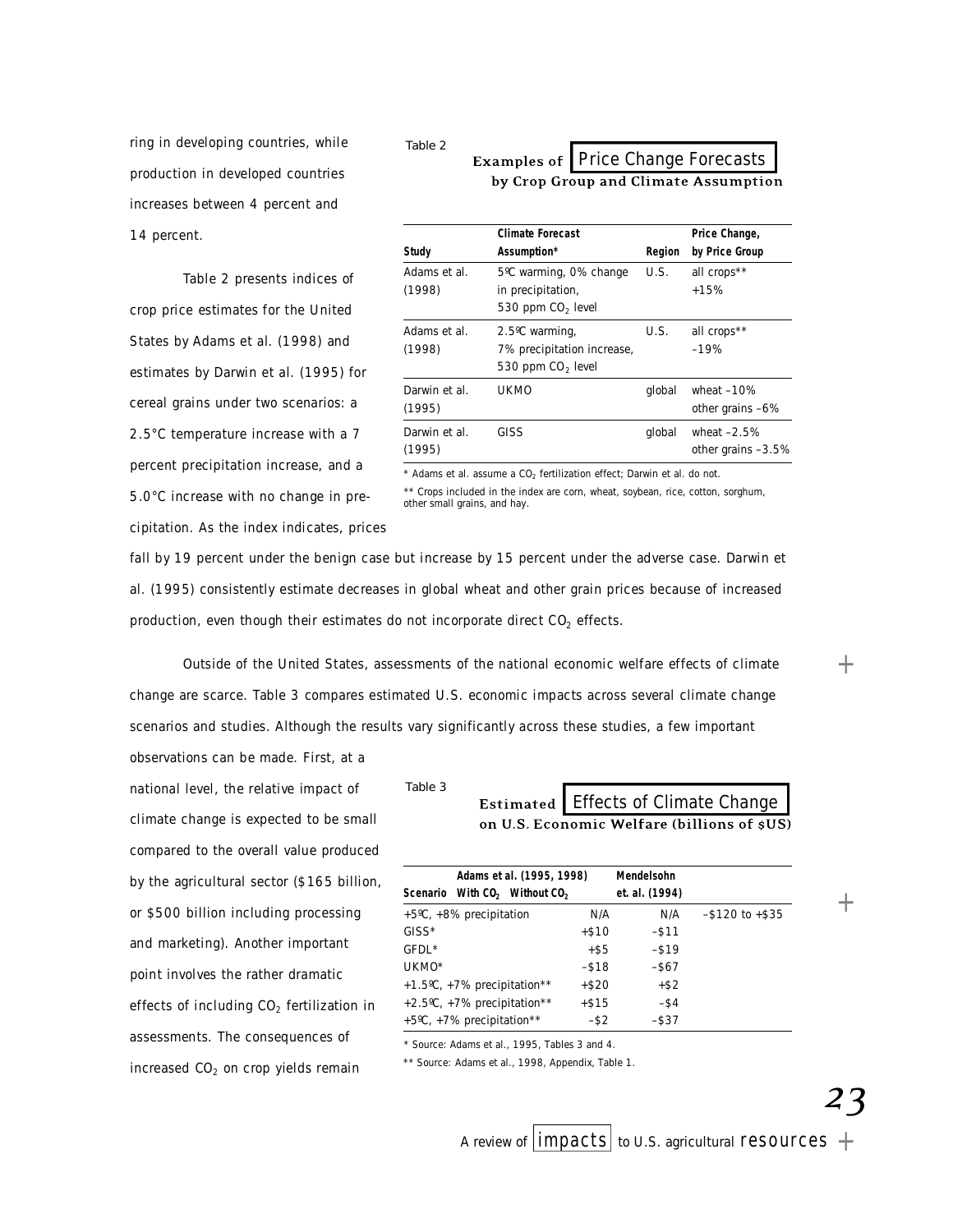uncertain, and the role of this factor in current assessments reinforces the need to accurately measure its effects. Finally, welfare damages appear to increase more drastically with the severity of climate change. That is, if  $CO_2$  concentrations continue to rise beyond a doubling—which is eventually likely under a business-as-usual scenario—then damages may grow to become a significant loss to the U.S. agricultural economy.

Although trade is an important tool for maintaining global production of cereals to mitigate against regional welfare losses (Reilly et al., 1994), it is not clear how trade patterns for other crops, particularly export crops, may change. Wheat, corn, and rice are important export products. However, the traded shares of total production for these cereals are small compared to other agricultural products. About 20 percent of total global wheat production, 12 percent of coarse grains, and 3 percent of rice enter world markets. By comparison, 86 percent of coffee, 45 percent of tea, 82 percent of cocoa, and 85 percent of rubber products are exported, and more than 25 percent of many citrus and fiber p roducts are exported (FAO, 1995). These are the primary exports for many developing countries. Little research has been done on potential climate change impacts to products such as these, or on how changes in yields might affect national economies that are highly dependent on export earnings from such products.

 $+$ 

In addition, food imports for many countries are already relatively high. Whether those countries can afford to import additional food to cover yield reductions is not known. Ratios of food import value to export earnings are already high among low-latitude countries, which are most likely to suffer agricultural losses due to climate change.<sup>7</sup> Furthermore, some countries have food import financing p roblems, measured as the ratio of the value of food imports to total export earnings. Box 3 describes some issues and vulnerabilities of global food production and the risks of hunger that could result due to changes in climate.

 $+$ 

*24*

+ A review of  $\boxed{\text{impacts}}$  to U.S. agricultural resources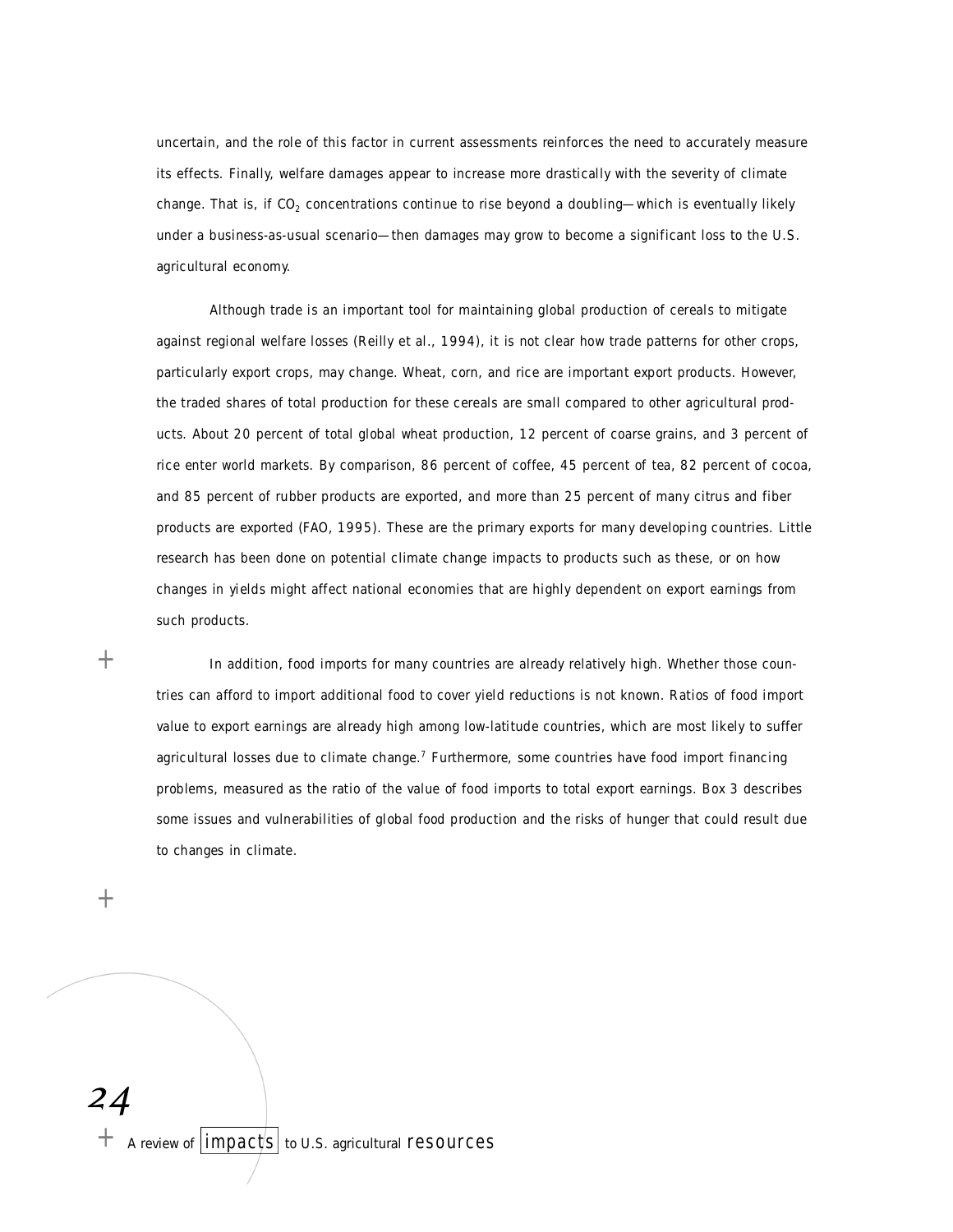# Effects of World Hunger and Food Distribution

Research results indicate that global food production is most likely to be only modestly affected by climate change, although some countries could be more adversely affected than others. Consequently, global capacity to feed the world's population is not expected to be seriously threatened as a result of climate change in the foreseeable future. However, global capacity to grow food is currently greater than that required to eliminate hunger, and yet hunger is endemic in a number of areas of the world because of poverty, scarce capital, civil strife, and droughts and famines. If climate change adversely affects agricultural markets in areas of the world where hunger is, or is expected to be, a significant problem, the added stress could pose a serious threat to the local or regional food supply. The result would be an increase in the risks of hunger in these regions. Unfortunately, these are precisely the areas that appear to be most prone to losses of agricultural production from climate change.

Population growth, economic pressures, land degradation, and political instability stress a nation's ability to satisfy food requirements and can diminish the ability to cope with climate change. Although these factors are difficult to estimate over the long run, Fischer et al. (1994) estimate that in the absence of climate change, the number of people at risk of hunger and malnourishment will increase from 500 million today to over 640 million by 2060 (though falling as a percentage of the world population).

Rosenzweig et al. (1995) found that all of the scenarios of future climate change used in their study (i.e., GISS, GFDL, and UKMO) increased estimates of the number of people at risk of hunger. Their analysis also showed that reduced population growth could do the most to minimize the impacts of climate change, followed by increased trade liberalization and higher economic growth rates.

Norse (1994) assessed the vulnerability of food security to threats from environmental degradation, economic growth, population growth, and climate change, and found that sub-Saharan Africa is the region most at risk in terms of food security. It is more vulnerable to reduced rainfall, change in rainfall variability, and greater evapotranspiration than any other region. About half of its arable land is already arid or semiarid, only 2 percent of its cropland is irrigated, and the high cost of irrigation development limits its use for low cost staple foods. Much of the soil has low water holding capacity, and this could be reduced further by higher soil temperatures, leading to greater rates of soil organic matter breakdown. On the economic side, the anticipated low GDP growth rates imply that people and countries will be unable to overcome domestic food production problems through purchased imports.

In summary, overcoming the potential increased risk of hunger may require efforts to improve the food distribution system, to limit population growth, to raise the level of economic development, and to reduce trade barriers. Furthermore, continued agricultural research to improve crop varieties and production methods as well as to provide technical assistance to developing countries will be necessary to limit the vulnerability of at-risk countries.

*25*

#### *Box 3*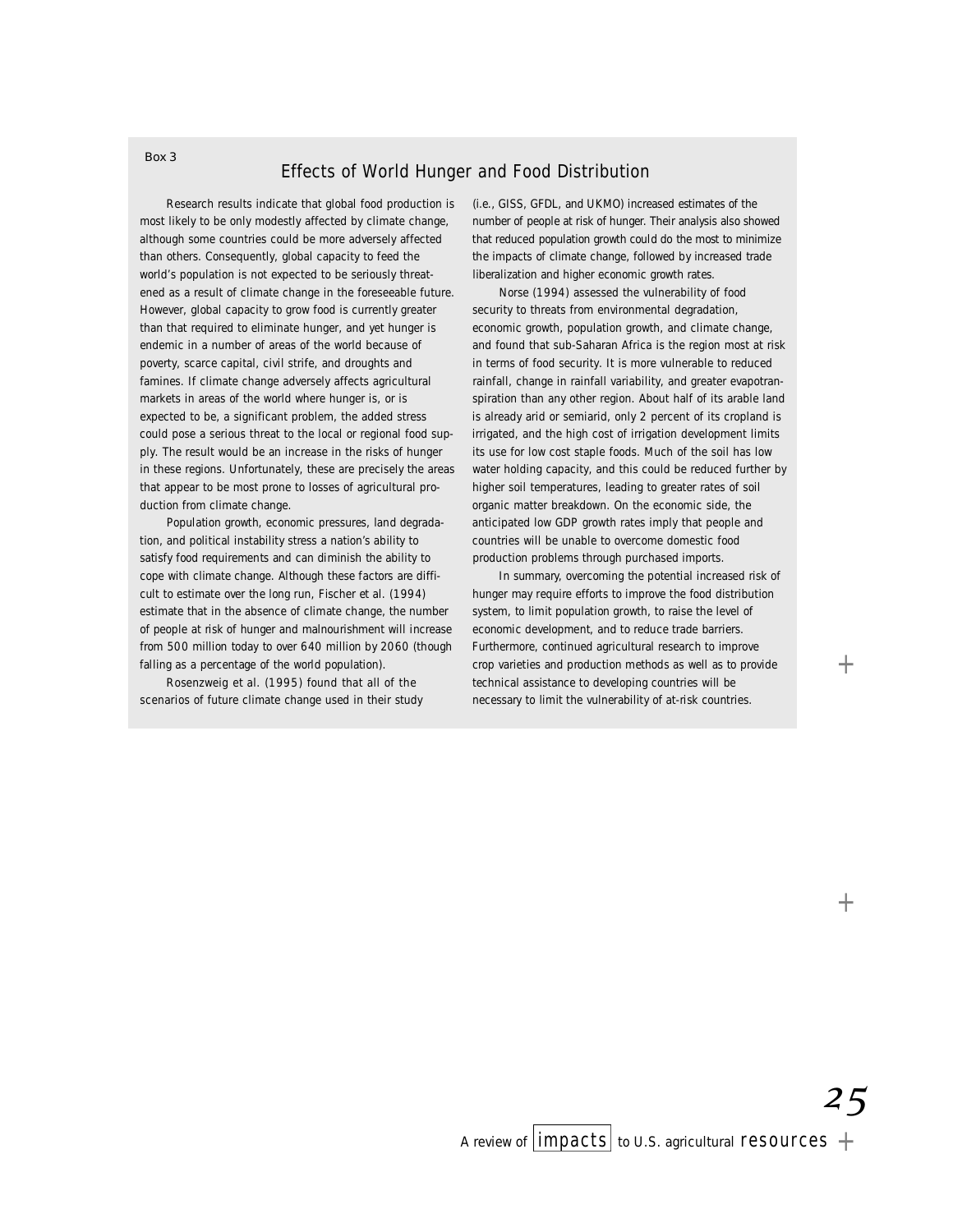#### VI. Environmental Effects of Agricultural Production

A. Impacts of Climate Change on Critical Agro-ecosystems

*Shifts in crop production and expansion in irrigated acreage imply changes in demands or pressure on environmental and natural resources, including water quantity and quality, wetlands, soil, fish and wildlife.* 

For example, a northward shift in corn and soybean production (through the Dakotas to southern Canada) may exacerbate the loss of critical prairie wetlands by making drainage and conversion to crop production p rofitable. A westward shift in the production of these two crops would increase wind and water erosion of the fragile soils of the western Great Plains. The substantial increase in irrigated acreage (2 million to 18 million acres) suggested in several studies, including Adams et al. (1990), enhances the likelihood of groundwater and surface water depletion and pollution. Obtaining water to facilitate increased irrigated acreage also implies more and larger reservoirs, which in turn implies greater pressure to develop the relatively few remaining undammed rivers in the United States (Hurd et al., 1998). In addition, adaptation may have unintended environmental consequences; e.g., the drive to increase production increases pesticide use, irrigation, and use of marginal lands, all of which help degrade environmental quality (Adams et al., 1988; Crosson and Anderson, 1994).

One aspect of climate change may be an increased intensity of rainfall (Karl and Knight, 1998). Globally, all GCMs predict an increase in precipitation. Regional changes may be quite different, but at least some areas are likely to experience more rain even as others get less. Increased intensity of rainfall is a threat to agriculture and the environment because heavy rainfall is primarily responsible for soil erosion, leaching of agricultural chemicals, and runoff that carries livestock waste and nutrients into water bodies. For example, the growth of a hypoxic zone (area of water depleted of oxygen and thus unable to support marine life) in the Gulf of Mexico followed flooding of the Mississippi River, which carried heavy loads of nutrients into the Gulf. Normally, agricultural chemicals in surface water exist at levels that do not cause obvious harm. High concentrations during high rainfall can, however, result in fishkills. While related environmental effects of climate change have not been analyzed, studies have found that adopting practices to control agricultural pollutants is likely to increase costs (Heimlich and Barnard, 1995).

*26*

 $+$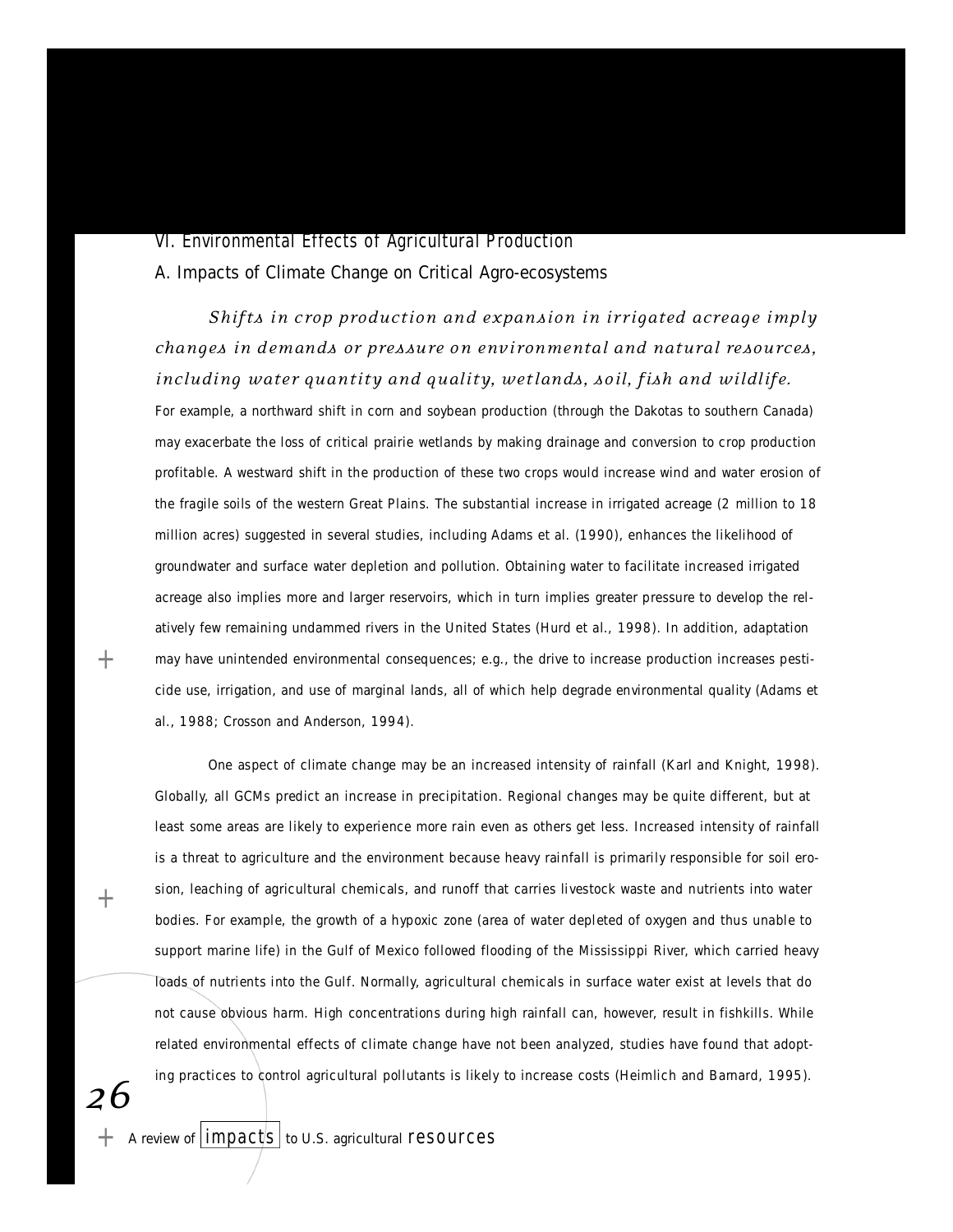Global warming could exacerbate air pollution through both natural processes and increased electricity use (e.g., associated with increased air conditioning). Specifically, several forms of air pollution either are the direct result of photochemical processes in the atmosphere or are enhanced under elevated temperatures. The most pervasive of these types of pollution is tropospheric ozone, a photochemical oxidant created from several precursor pollutants.

The adverse effects of air pollution on vegetation, including crops, are well documented (Heck et al., 1984; U.S. EPA, 1996). Ozone is one of the major air pollutants in the United States, and it accounts for over 90 percent of vegetation damage. The long-range transport of ozone results in elevated ozone levels in rural areas. As a result, ambient pollution concentrations in important agricultural production areas are sufficiently high to reduce crop yields (U.S. EPA, 1996).

The economic consequences of ozone on agricultural production are substantial. For example, Adams et al. (1986) estimate that current levels of exposure of crops to ozone result in over \$3 billion in damages in the United States. In addition, losses to forests and horticultural plants are estimated to be in excess of \$2 billion in the United States (Callaway et al., 1985). The degree to which concentrations of tropospheric ozone will increase due to rising global temperatures is uncertain, given the complex nature of the ozone formation process and the difficulty in forecasting future levels of precursor pollutants. However, there is strong circumstantial evidence that ozone and its precursors will increase. A  $4^{\circ}F$  warming (about  $2^{\circ}C$ ) in the Midwest with no other change in weather or emissions could increase concentrations of ozone by as much as 8 percent (U.S. EPA, 1996).

# B. Impact of Climate Change on Agricultural Water Supplies

Increased spatial and temporal variability in rainfall and reductions in snowpack predicted by climate models along with rising commodity prices will increase pressure for irrigation. Expansion of irrigated acreage has been forecast in some economic assessments. Such increased agricultural demand is likely to add to current overdraft and groundwater quality problems in many regions of the West, highlighting both the uncertainties and the importance of groundwater in dealing with climate change. Competing demands from, for example, domestic users, are also likely to increase. When coupled with diminished supply, this could lead to reallocations from agriculture to urban areas, as witnessed in recent California droughts with the use of water banking schemes to redirect water toward higher valued uses.

*27*

 $^{+}$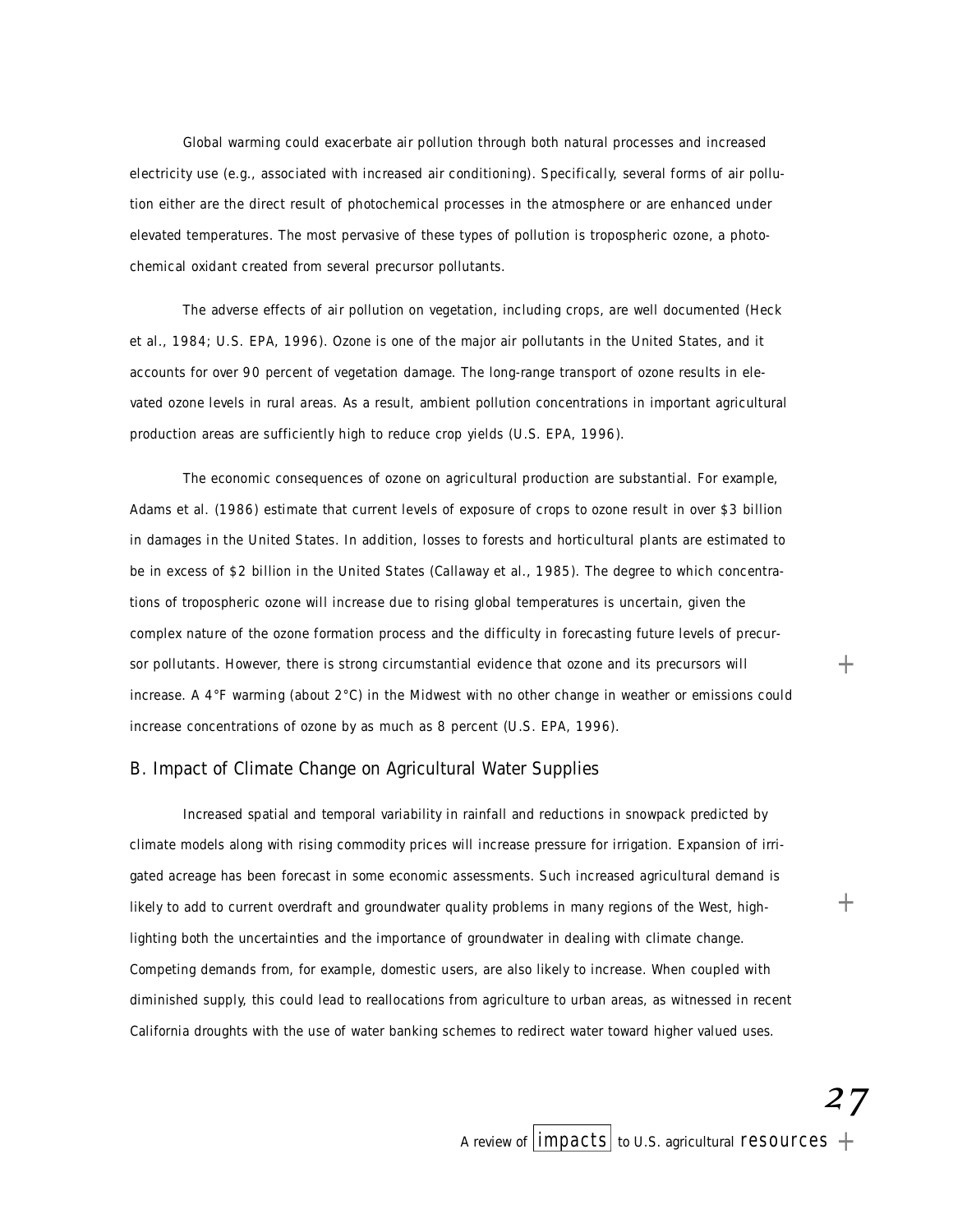Much of the expansion of irrigation in the western United States over the past three decades came from increased use of groundwater, motivated by higher commodity prices. To the extent that climate change increases crop prices, the economic feasibility of groundwater pumping increases. However, the hydrology of groundwater transport is complex. Even with increased runoff in some areas, the slow rate of groundwater recharge implies that overdrafting will continue or even accelerate in many western regions. Ultimately, the long-term feasibility of groundwater pumping will depend on changes in pumping lifts, energy costs, pumping efficiencies, and so forth.

On the other hand, severe flooding could be a serious problem in many regions of the United States. The Missouri River floods of 1993 and the 1998 flooding in the fruit and vegetable growing regions of California caused significant losses in these important agricultural regions. In addition to the serious harm to farmers, farm workers, and local economies, for example, the 1998 California floods reduced supplies of specialty crops to the national market.

 $+$ 

 $+$ 

*28*  $+$  A review of  $|$ impacts to U.S. agricultural resources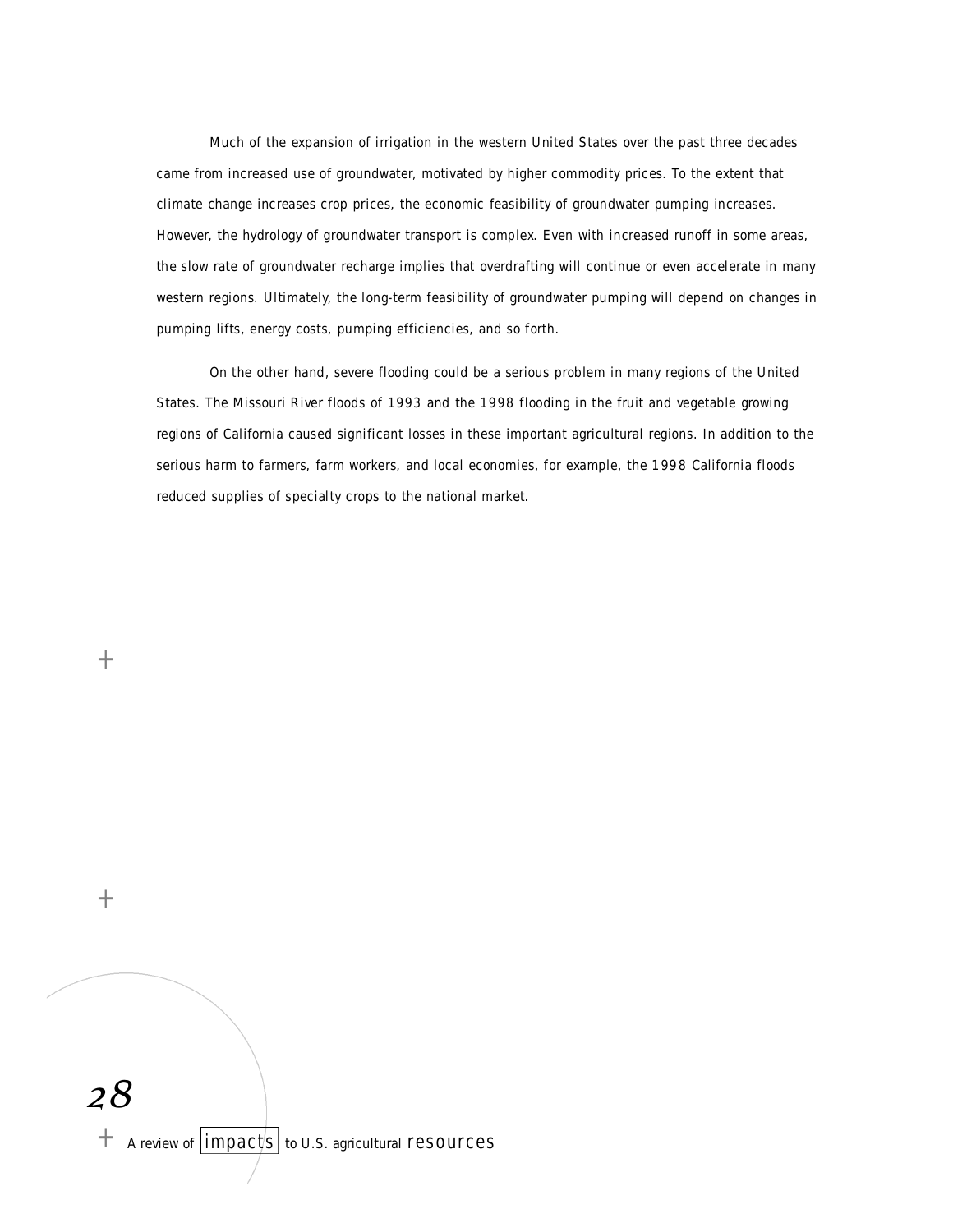# VII. Mitigation and Societal Responses to the Problem of GHG Emissions

*While this paper does not focus on reduction of greenhouse gas* emissions and its effects on agriculture, it is worth noting that mitigation strategies present both potential costs and opportunities for the agriculture sector. For example, mitigation policies that increase energy prices, such as fuel taxes, would increase farm production costs (these changes also could cause industries in general to re-evaluate energy use and conservation strategies). Reducing emissions of greenhouse gases from agriculture (such as methane) could also increase costs as some production is displaced and production costs increase (see Box 4).

Efforts to mitigate GHG emissions also provide opportunities for agriculture. These include increased demand for biofuels produced by agriculture if prices for oil, gas, and coal rise because of policies aimed at reducing carbon emissions. Agriculture also has the opportunity to sequester carbon in soils through changes in tillage and other cropping practices and through afforestation. Some have envisioned carbon sequestration as another source of revenue for farmers, produced along with their regular crops (see Box 4).

*29*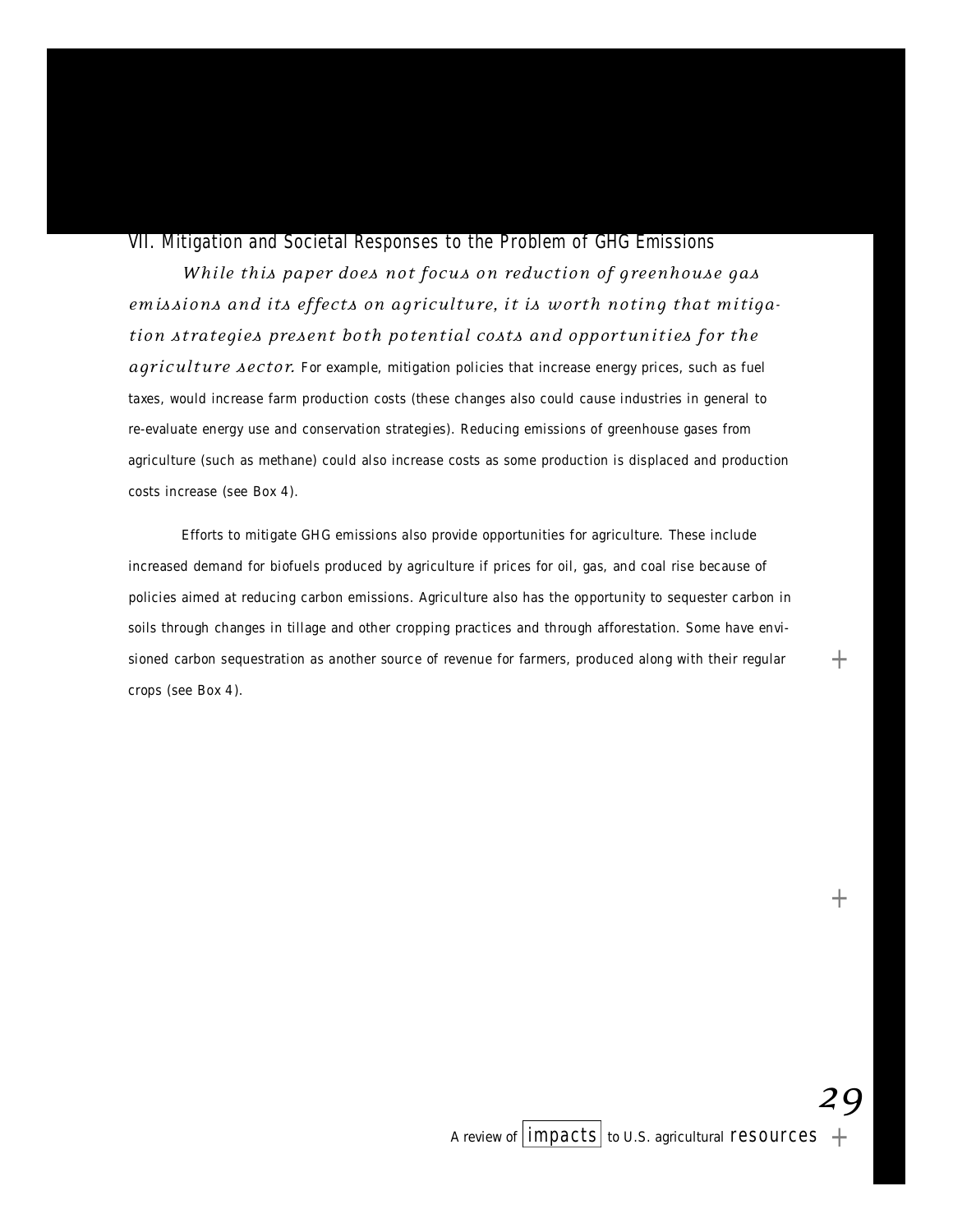## Role of Agriculture in Mitigating Climate Change

Agriculture is both a receptor of possible climate changes arising from greenhouse gas emissions and a source of greenhouse gases, including  $CO<sub>2</sub>$ , methane  $(CH<sub>4</sub>)$ , and nitrous oxide (N<sub>2</sub>O). The agricultural sector is an energy-intensive industry but because it is a relatively small share (less than 3 percent) of the economy, it is a relatively minor user of fossil fuels and hence a minor contributor to U.S. CO<sub>2</sub> emissions. Nonetheless, agriculture constitutes 40 percent of anthropogenic sources of methane (primarily from rice and cattle production), and 68 percent of  $N_2O$ (mainly from nitrogen fertilizer).

The understanding of agriculture's contribution to these emissions has increased considerably over the past decade, leading to several potential strategies for reductions. Methane reduction strategies include changes in animal feed rations in the short run and genetic and dietary improvements in the long run, as well as changes in rice fertilization and other management practices. Reduced use of nitrogen fertilizer, particularly those easily volatilized forms such as anhydrous ammonia, could reduce  $N_2O$  emissions, as could the use of advanced fertilizer techniques (controlled release and better placement), better management of manure use, and better timing of applications.

In the short term, reduced use of nitrogen fertilizer and feeding systems that produce less methane from livestock are expected to reduce yields or increase costs. Such effects, in turn, suggest higher food costs and, hence, losses to consumers. In the long run, improved breeding programs for livestock, better management of nitrogen in rice and other crop production, and improved crop breeding to reduce fertilizer dependence are needed to reduce emissions.

Policies to reduce carbon emissions from fossil fuel combustion, such as a national tradeable permit scheme,

are expected to result in energy price changes. Estimates of the carbon "price" in a permit trading system and its impact on energy prices vary significantly, depending on assumptions about how such a system is implemented. In the short to medium time frame, implementation of carbon emission control policies are more likely to adversely affect agriculture through, for example, higher fuel and fertilizer costs than climate changes over the same period.

Although policies to reduce greenhouse gas emissions may impose costs on agriculture, they also create substantial economic opportunities for agricultural producers. For example, afforestation (planting trees) to sequester carbon is a prominent strategy for mitigating greenhouse gas emissions, and is a potential opportunity for agriculture because enough marginal agricultural land exists in the United States to offset a considerable amount of carbon emissions. The potential benefits of this strategy are broad-based: planting trees creates a low-cost source of biomass, alternative fuels, and carbon-based materials. Some estimates suggest that tree planting on marginal agricultural lands can be a significant contributor to mitigation at a relatively low cost compared with reducing carbon emissions from fossil fuels (IPCC, 1996b).

Additional amounts of carbon can be sequestered in soils by relatively minor changes in agricultural practices. "Growing carbon" on agricultural lands would create a new crop for farmers. The use of so-called "tradeable permits" that allowed firms who needed to reduce carbon emissions to instead purchase reductions or sequestration is one way that these opportunities for agriculture could be created. In combination with a tradeable permit system and government incentives to sequester carbon in soils, there could be substantial increases in returns to farmers in some regions.

 $^{+}$ 

 $^{+}$ 

*30*  $+$  A review of  $|$  impacts  $|$  to U.S. agricultural resources

#### *Box 4*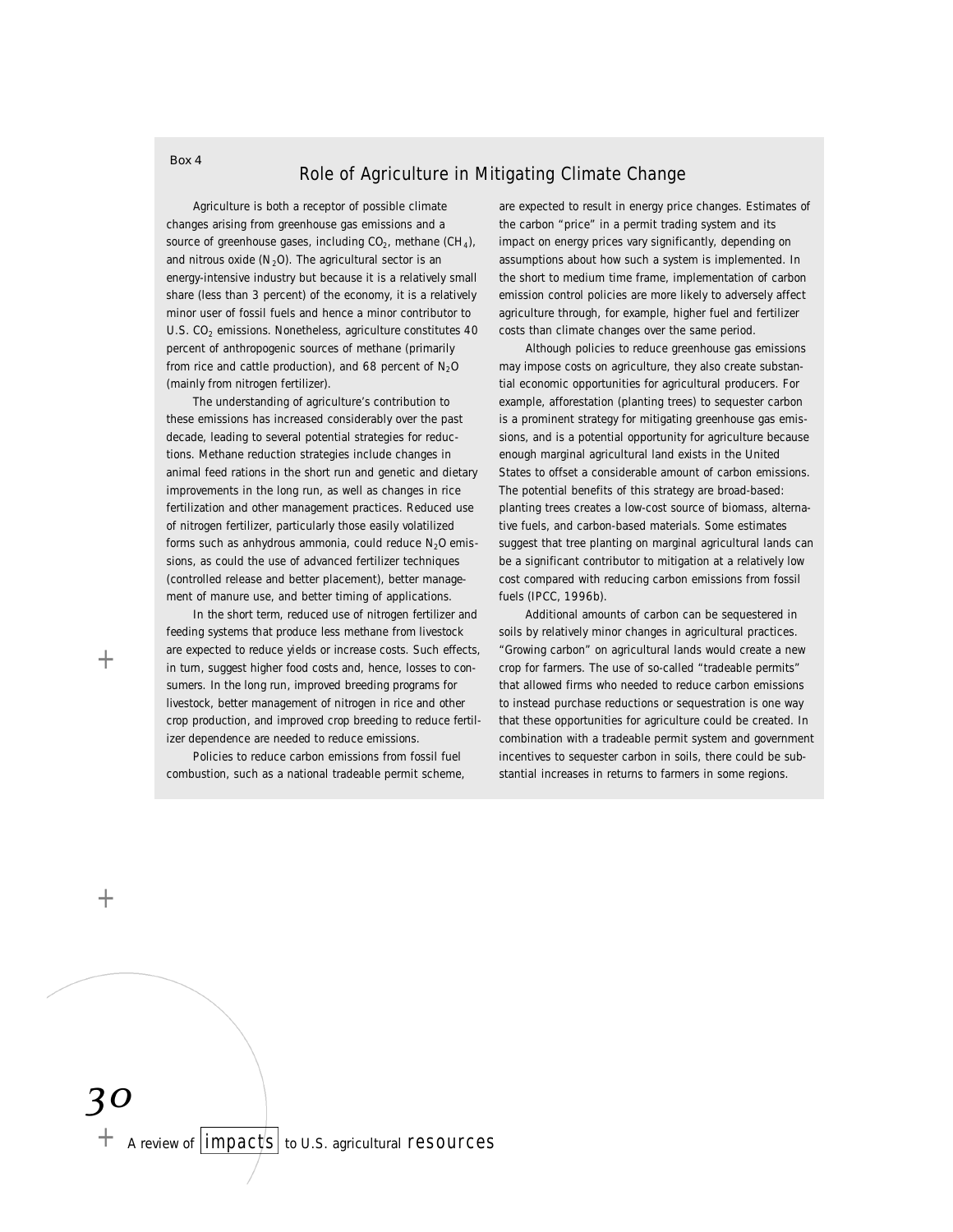#### VIII. Conclusions

The preceding discussion summarizes some of the principal find*ings on the potential consequences of climate change on U.S. agriculture.* As with any research on difficult and complex topics, there are uncertainties in the numbers, and it is important not to attach a great deal of significance to any specific number or result. There are, however, some common observations that can provide insight into the nature and significance of possible climate change effects on agriculture:

**1***.* Crops and livestock are sensitive to climate changes in both *positive and negative ways.* Understanding the direct biophysical and economic responses to these changes is complicated and requires more research. In addition, indirect effects—such as changes in pests and water quality and changes in extreme climate events—are not well understood.

*2. T he emerging consensus from modeling st u di es is that the net effe c ts on U. S . a gr i c ul t ure as so c i ated with a doubling of CO<sup>2</sup> m ay be sm all; however, re gi on al chan g es may be si gn if i c ant (there will be some regions that gain and others that lose)*. Beyond a doubling of  $CO<sub>2</sub>$ , the negative effects are more pronounced both in the United States and globally.

# **3***.* The impact of climate change on U.S. agriculture is mixed.

Clearly, there are regions, such as the Northern Great Plains and Great Lakes, where productivity may increase as a result of warmer temperatures, increased precipitation, and increased CO<sub>2</sub>. On the other hand, the Southern Plains, Delta states, and possibly the Southeast and portions of the Corn Belt could see agricultural productivity fall. However, the form and pattern of change are uncertain because changes in regional climate cannot be predicted with a high degree of confidence. Most studies suggest that regional changes are likely in crop acreage, irrigation water consumption, farm employment, and demand for inputs.

*31*

+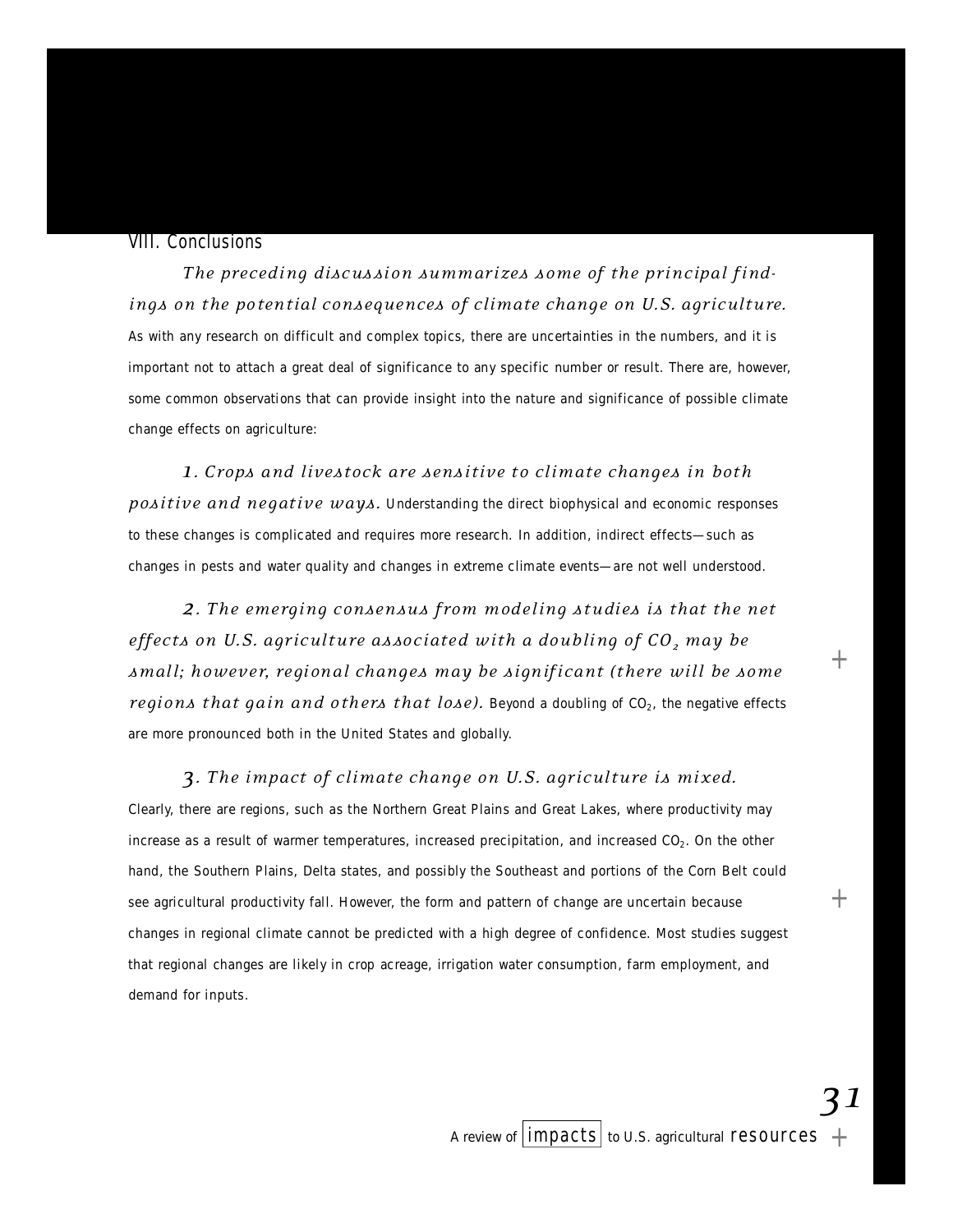**4***.* Adaptation and human response are critical to the accurate and *credible as sessment of impacts*. However, because of the long time horizons involved in climate change assessments, they are difficult to fully capture in economic models and are influenced by many factors, including government policy, prices, technology research and development, and availability of agricultural extension services.

5. Better climate change forecasts are key to improved assess*ments of the impacts of climate change.* In the meantime, farmers and the agricultural community must consider strategies that are robust in the face of uncertainty about climate change.

# **6**. Agriculture is a sector that can adapt, but there are some fac*tors not included in assessments that could change this conclusion.*

Indirect effects of climate change, such as changes in levels of tropospheric ozone, changes in the incidence and severity of agricultural pests and diseases, and changes in soil erosion, are largely un measured and have not been incorporated into estimates of impacts. Few studies consider the effects of changes in the frequencies of extreme events such as droughts and floods, or changes in climatic variability. Near-term climate changes, the expected rate of change, and costs and obstacles to adaptation also need to be addressed. These omitted effects are potentially important for creating an accurate picture of the full impacts of climate change on agriculture.

Overall, the consensus of economic assessments is that climate change of the magnitudes currently being discussed by IPCC and other organizations will have only a small overall effect on U.S. agriculture and its ability to provide sufficient food and fiber to both domestic and global customers. Whether this overall effect is positive or negative depends largely on the assumed yield-enhancing effect of CO<sub>2</sub>. However, distributional effects can be significant as consumers, producers, and local economies gain in some regions and lose in others.

Warming beyond that reflected in current studies (and associated with a continued rise in  $CO<sub>2</sub>$ beyond the doubling that has been commonly investigated) is expected to impose much greater costs, decreasing production in most areas of the United States and substantially limiting global production. This reinforces the need to determine the ultimate level of  $CO<sub>2</sub>$  and other gases in the atmosphere and the magnitude of warming that may accompany the build-up of these gases.

*32*

 $+$ 

 $+$  A review of  $\lfloor$  impacts  $\rfloor$  to U.S. agricultural resources

 $^+$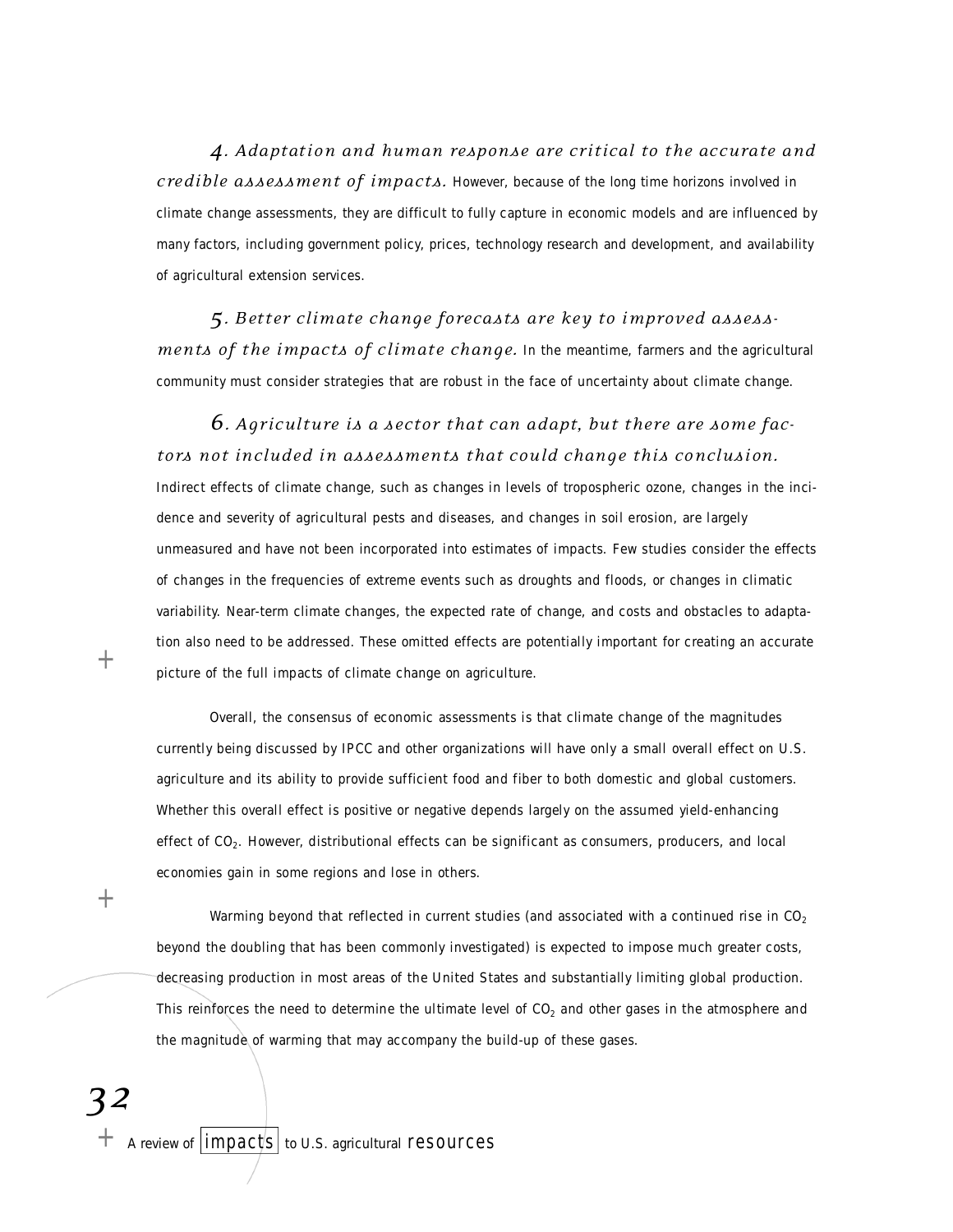#### **Endnotes**

1. The issue of mitigation is largely beyond the scope of this paper. However, this is an area of active research and the Pew Center is engaged in separate work on sequestration. Also, a paper on forestry resources will be published as part of this Environmental Impacts Series.

2. The average yield for winter, durum, and spring wheat, weighted by volume of production, is based on National Agricultural Statistical Service data. The weather in wheat growing areas of the United States in 1998 was unusually favorable. A trend analysis estimates that yields in 1998 would have been 39 bushels/acre had it been a normal weather year (NASS, 1998).

3. Other analyses find evidence of a plateau in aggregate yield trends and question the validity of assumed continued yield growth (Brown, 1994). Resource degradation (e.g., soil erosion) and exhaustion of yield enhancement potential are cited as limiting factors. Investigations of these factors in other studies show little evidence of a yield plateau, note remaining opportunities for yield enhancements, and see very limited effects of resource degradation on yield (Reilly and Fuglie, 1998).

4. GCMs resolve climate at a very coarse geographic scale (typically several hundred kilometers between grid points). There is often significant weather variation between grid points that is not captured by the GCMs. With respect to temporal resolution, GCMs resolve climate at very small time steps but with little accuracy at that scale. Agronomic sciences can document the effects of floods, droughts, extreme heat, early or late frosts, or failure to meet chilling requirements. However, improved climate forecasts are needed to evaluate whether and how the frequency and magnitude of these events may change.

5. Temperature increases lead to higher respiration rates, shorter periods of seed formation, and consequently lower biomass production. For example, higher temperatures result in a shorter grain filling period, smaller and lighter grains, and therefore lower crop yields and perhaps lower grain quality (i.e., lower protein levels).

6. Reduced transpiration could be 30 percent in some crop plants (Kimball, 1983). However, stomatal response to CO $_2$  is affected by many environmental factors (temperature, light intensity) and plant factors (age, hormones), so predicting the effect of elevated  $CO<sub>2</sub>$  on the responsiveness of stomata is still very difficult (Rosenzweig and Hillel, 1995).

7. For example, average ratios in Latin America are 33 percent.

 $^{+}$ 

+

*33*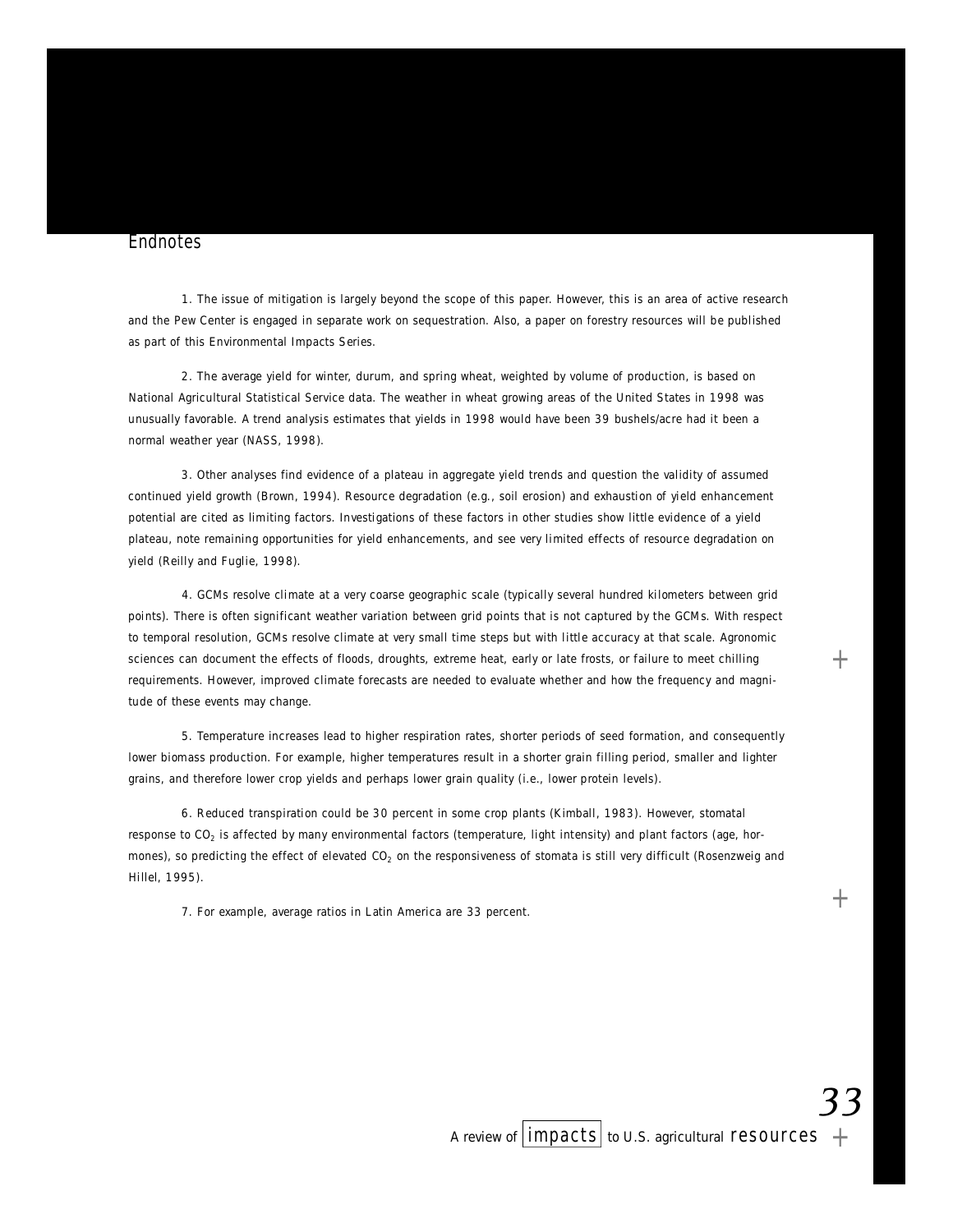#### **References**

- Adams, R.M. 1986. "Agriculture, Forestry, and Related Benefits of Air Pollution Control." *American Journal of* Agricultural Economics 68:885-894.
- Adams, R.M., B. Hurd, S. Lenhart, and N. Leary. "The Effects of Global Warming on Agriculture: An Interpretative Review." Journal of Climate Research. (In press).
- Adams, R.M., J.D. Glyer, B.A. McCarl, and D.J. Dudek. 1988. "The Implications of Global Change for Western Agriculture." Western Journal of Agricultural Economics 13:348-356.
- Adams, R.M., R.A. Fleming, C.C. Chang, B.A. McCarl, and C. Rosenzweig. 1995. "A Reassessment of the Economic Effects of Global Climate Change on U.S. Agriculture." *Climatic Change* 30:147-167.
- Adams, R.M., C. Rosenzweig, J. Ritchie, R. Peart, J. Glyer, B. McCarl, B. Curry, and J. Jones. 1990. "Global Climate Change and U.S. Agriculture." Nature May: 219-224.
- Adams, R.M., B.A. McCarl, K. Segerson, C. Rosenzweig, K.J. Bryant, B.L. Dixon, R. Conner, R.E. Evenson, and D. Ojima. 1998. "The Economic Effects of Climate Change on U.S. Agriculture." Chapter 2 in *The Economics of Climate Change, R. Mendelsohn and J. Neumann, eds. Cambridge University Press, Cambridge.*
- Allen, L.H. Jr., K.J. Boote, J.W. Jones, P.H. Jones, R.R. Valle, B. Acock, H.H. Rogers, and R.C. Dahlman. 1987. "Response of Vegetation to Rising Carbon Dioxide: Photosynthesis, Biomass, and Seed Yield of Soybean." *Global Biogeochemical Cycles* 1:1–14.
- Brinkman, R. and W.G. Sombroek. 1993. "The Effects of Global Change on Soil Conditions in Relation to Plant Growth and Food Production." Expert Consultation Paper on Global Climate Change and Agricultural Production: Direct and Indirect Effects of Changing Hydrological, Soil, and Plant Physiological Processes. FAO, Rome.
- Brown, L. 1994. "Facing Food Insecurity." State of the World, L. Brown et al., eds. W.W. Norton & Co., New York.
- Callaway, J.M., R.F. Darwin, and R. Nesse. 1985. "Economic Valuation of Acidic Deposition: Preliminary Results from the 1985 NAPAP Assessment." Battelle Pacific Northwest Laboratory, Richland, WA .
- CAST. 1992. "Preparing U.S. Agriculture for Global Climate Change." Task Force Report No. 119. Council for Agricultural Science and Technology, Ames, IA.

Crosson, P. and J.R. Anderson. 1994. "Demand and Supply Trends in Global Agriculture." *Food Policy* 19:105-119.

- Cure, J.D. and B. Acock. 1986. "Crop Responses to Carbon Dioxide Doubling: A Literature Survey." Agriculture and *Forest Meteorology* 38:127-145.
- Darwin, R., M. Tsigas, J. Lewandrowski, and A. Raneses. 1995. "World Agriculture and Climate Change: Economic Adaptations." *Agricultural Economic Report No. 703.* U.S. Department of Agriculture, Natural Resources and Environment Division, Economic Research Service, Washington, DC.
- Easterling, W.E. 1996. "Adapting North American Agriculture to Climate Change." Agricultural and Forest Meteorology  $80 : i x + xi$ .

FAO. 1995. *The State of Food and Agriculture 1995*. Food and Agriculture Organization of the United Nations, Rome.

 $+$  A review of  $|$  impacts to U.S. agricultural resources

*34*

 $^{+}$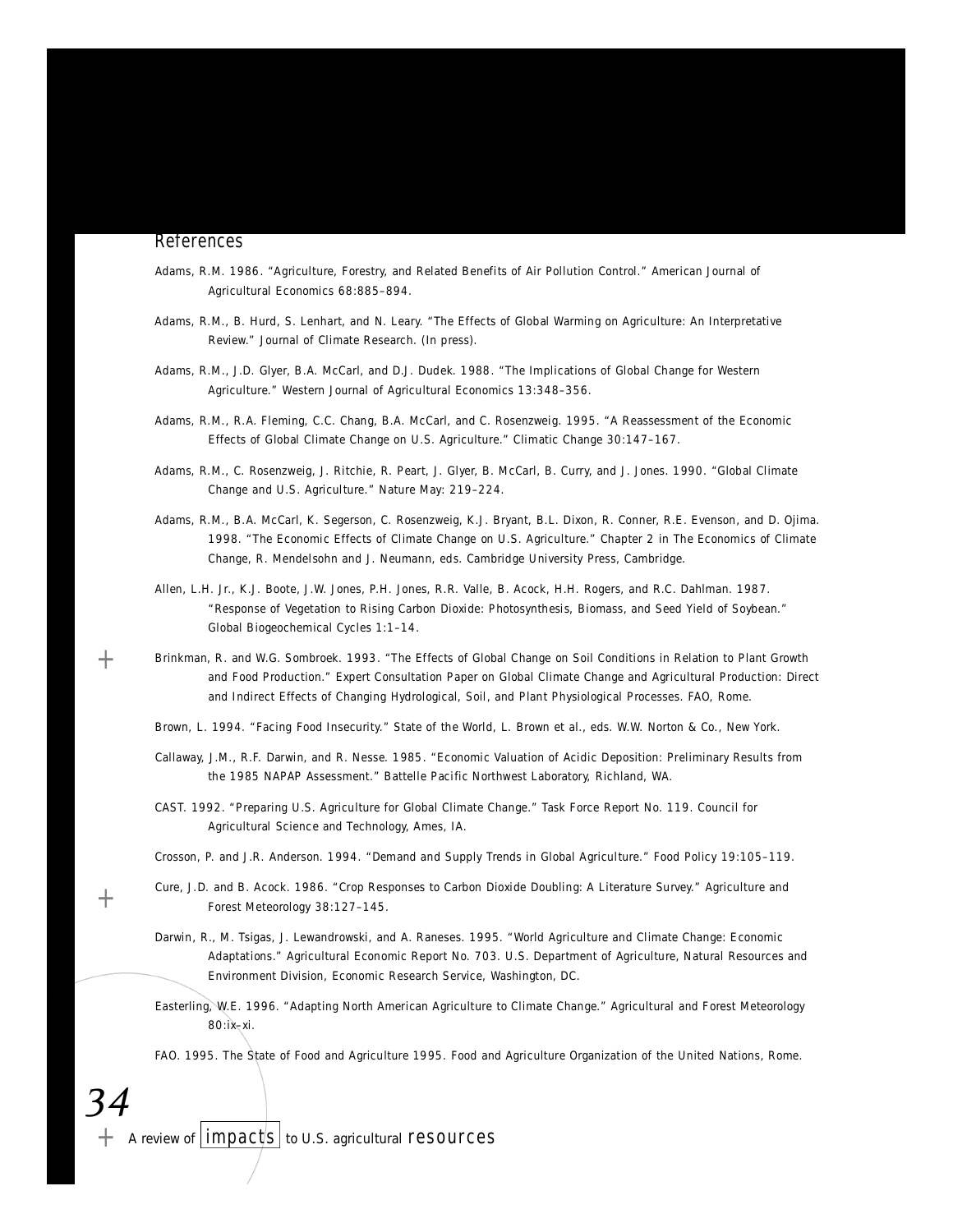- Hall D. 1997. "Impacts of Global Warming on Agriculture." Invited paper, International Association of Agricultural Economists biannual meeting, Sacramento, CA. August 3–7.
- Hanson, J.D., B.B. Baker, and R.M. Bourdon. 1993. "Comparison of the Effects of Different Climate Change Scenarios on Rangeland Livestock Production." Agricultural Systems 41:487-502.
- Heck, W.W., W.W. Cure, J.O. Rawlings, L. Zaragoza, A. Heagle, H. Heggestad, R. Kohut, L. Kress, and P. Temple. 1984. "Assessing Impacts of Ozone on Agricultural Crops." Journal of the Air Pollution Control Association 34:729-735.
- Heimlich, R. and C. Barnard. 1995. "Economics of Agricultural Management Measures in the Coastal Zone." Agricultural Economic Report No. 698. U.S. Department of Agriculture, Natural Resources and Environment Division, Economic Research Service, Washington, DC.
- Huffman, W.E. and R.E. Everson. 1992. "Contributions of Public and Private Science and Technology to U.S. Agricultural Production." American Journal of Agricultural Economics 74:751-756.
- Hurd, B.H. 1994. "Yield Response and Production Risk: An Analysis of Integrated Pest Management in Cotton." Journal of Agricultural and Resource Economics 19(2):313-326.
- Hurd, B.H., J.M. Callaway, J.B. Smith, and P. Kirshen. 1998. "Economic Effects of Climate Change on U.S. Water Resources." The Economic Impacts of Climate Change on the U.S. Economy, R. Mendelsohn and J.E. Neumann, eds. Cambridge University Press, Cambridge and New York.
- IPCC. 1996a. *Climate Change 1995: The IPCC Second Assessment Report, Volume 2: Scientific-Technical Analyses of Impacts, Adaptations, and Mitigation of Climate Change,* Chapters 13 and 23. R.T. Watson, M.C. Zinyowera, and R.H. Moss, eds. Cambridge University Press, Cambridge and New York.
- IPCC. 1996b. *Climate Change 1995: The Science of Climate Change*, Chapter 2. Intergovernmental Panel on Climate Change. Cambridge University Press, Cambridge and New York.
- Kaiser, H.M., S.J. Riha, D.S. Wilks, D.G. Rossier, and R. Sampath. 1993. "A Farm-Level Analysis of Economic and Agronomic Impacts of Gradual Warming." American Journal of Agricultural Economics 75:387-398.
- Karl, T.R. and R.W. Knight. 1998. "Secular Trends of Precipitation Amount, Frequency, and Intensity in the United States." *Bulletin of the American Meteorological Society* 79: 231–241.
- Kimball, B.A. 1983. "Carbon Dioxide and Agricultural Yields: An Assemblage and Analyses of 430 Prior Observations." *Agronomy Journal 75:779-788.*
- Mendelsohn, R., W.D. Nordhaus, and D. Shaw. 1994. "The Impact of Global Warming on Agriculture: A Ricardian Analysis." The American Economic Review 84(4):753-771.
- NASS. 1998. http://www2.hqnet.usda.gov/nass.
- Norse, D. 1994. "Multiple Threats to Regional Food Production: Environment, Economy, Population." *Food Policy* 4 :  $133 - 148$
- O TA. 1993. "Preparing for an Uncertain Climate." Office of Technology Assessment, U.S. Congress, Washington, DC.
- Pope, R.D. 1982. "Empirical Estimation and Use of Risk Preferences: An Appraisal of Estimation Methods that Use Actual Economic Decisions." American Journal of Agricultural Economics 63(1):161-3.
- Reilly, J.M. and K.O. Fuglie. 1998. "Future Yield Growth in Field Crops: What Evidence Exists?" Soil and Tillage *R e s e a rc h* 4 7 : 2 7 9 – 2 9 0 .
- Reilly, J. and N. Hohmann. 1993. "Climate Change and Agriculture: The Role of International Trade." American *Economic Association Papers and Proceedings 83:306-312.*

*35*

 $+$ 

 $^{+}$